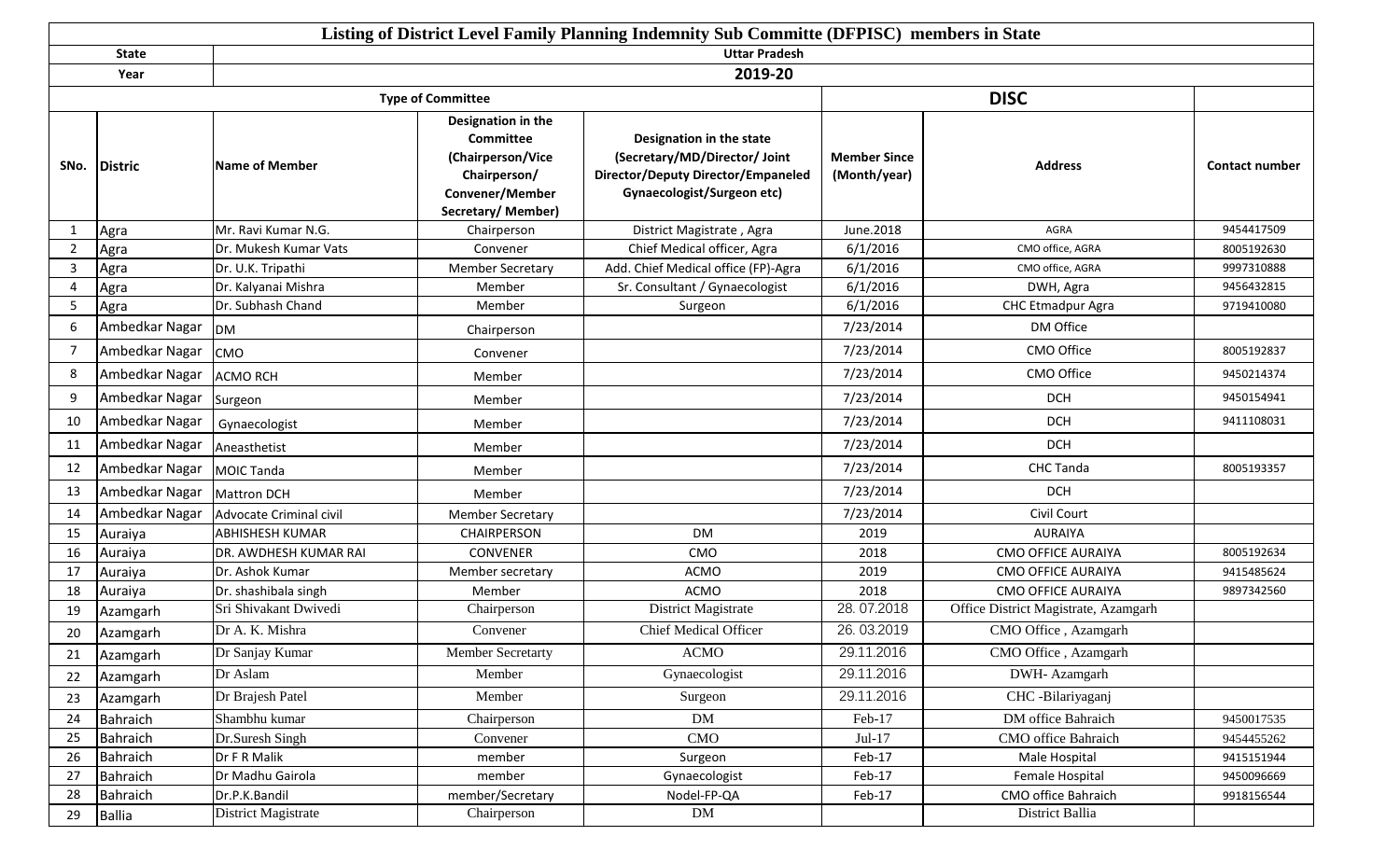| 30 | <b>Ballia</b>   | Dr. P.K. Mishra          | Converner               | <b>CMO</b>                                          | 2019          | District Ballia                     | 9415184192  |
|----|-----------------|--------------------------|-------------------------|-----------------------------------------------------|---------------|-------------------------------------|-------------|
| 31 | <b>Ballia</b>   | Dr. V.K. Singh           | Member                  | Surgeon                                             | 02/2016       | CHC Khejuri                         | 9450779728  |
| 32 | <b>Ballia</b>   | Dr. Sangam Singh         | Member                  | <b>DGO</b>                                          | 02/2016       | <b>DWH</b>                          | 9918692499  |
| 33 | Balrampur       | Mr Krishnkarunesh        | Chairperson             | District Magistrate                                 | 2018          | District Balrampur                  | 9454 470536 |
| 34 | Balrampur       | DR. Ghanshyam Singh      | Secretary               | CMO                                                 | 2017          | <b>District Balrampur</b>           | 9415037014  |
| 35 | Balrampur       | DR. Kamal Asarf          | Member                  | Nodal                                               | 2016          | CMO office Balrampur                | 9119906438  |
| 36 | Balrampur       | Dr R.K Singh             | Member                  | <b>Empaneled Gynaecologist</b>                      | 2016          | <b>DWH Balrampur</b>                | 9415188393  |
| 37 | Balrampur       | DR.R.P.Mishra            | Member                  | Surgeon                                             | 2016          | <b>DCH Balrampur</b>                | 9956424752  |
| 38 | Banda           | डा0 सन्तोष कुमार         | अध्यक्ष                 | मुख्य चिकित्सा अधिकरी                               | मई 2017       | कार्यालय मुख्य चिकित्साधिकारी-बांदा | 8005192640  |
| 39 | <b>Banda</b>    | डा0 भगवती प्रसाद         | सचिव सदस्य              | अपर मुख्य चिकित्साधिकारी-प0क0                       | मई 2017       | कार्यालय मुख्य चिकित्साधिकारी-बांदा | 9415143568  |
| 40 | Banda           | डा0 चारु गौतम            | सदस्य                   | स्त्री रोग विशेषज्ञ                                 | अप्रैल 2015   | जिला महिला चिकित्सालय–बांदा         | 9451434125  |
| 41 | <b>Banda</b>    | डा0 आर0के0 गुप्ता        | सदस्य                   | ऐनेस्थेटिस्ट / बाल रोग विशेषज्ञ / फिजिशियन          | मई 2015       | जिला चिकित्सालय-बांदा               | 9450034428  |
| 42 | <b>Banda</b>    | डा0 किशोरीलाल            | सदस्य                   | सुपरिन्टेडेंट                                       | जुलाई 2016    | जिला चिकित्सालय-बांदा               | 8005192743  |
| 43 | Banda           | रफीक नर्सिंग होम–बांदा   | सदस्य                   | प्रतिनिधि-FOGSI/IMA                                 | अप्रैल 2015   | मर्दन नाका बांदा                    | 9415144044  |
| 44 | Bareilly        | Sh. Virendra Kumar Singh | Chairperson             | DM, Bareilly                                        | Jul-18        | DM Residence, Bareilly              |             |
| 45 | <b>Bareilly</b> | Dr. V.K. Shukla          | Convener                | CMO, Bareilly                                       | <b>Jul-18</b> | CMO Residence, Bareilly             | 9456282443  |
| 46 | <b>Bareilly</b> | Dr. Sadhna Agarwal       | <b>Member Secretary</b> | ACMO, FW, Bareilly                                  | Dec-18        | CMO campus, Bareilly                | 9412738755  |
| 47 | Bareilly        | Dr. Shashi Gupta         | Member                  | Sr. Consultant DWH, Bareilly                        | Jul-18        | DWH, Bareilly                       | 9410429717  |
| 48 | <b>Bareilly</b> | Dr. Abbas Ali Ansari     | Member                  | Dy. DLO/Surgeon, Bareilly                           | $Jul-18$      | Jagatpur, Bareilly                  | 9719291723  |
| 49 | Bijnor          | Mr Vinod Kumar Gaud      | ADM-Administration      | Chairperson                                         | 2018-19       | ADM office collectrate, Bijnor      |             |
| 50 | Bijnor          | Dr Vijay Kumar Yadav     | CMO                     | Convener                                            | 2018-19       | CMO office Bijnor                   | 7839788043  |
| 51 | Bijnor          | Dr Rohtash Singh         | ACMO-RCH                | Secretary Member                                    | 2018-19       | <b>CMO Campus Bijnor</b>            | 9412140593  |
| 52 | Bijnor          | Dr Abha Varma            | CMS                     | Member                                              | 2018-19       | <b>DWH Bijnor</b>                   | 9412216571  |
| 53 | Bijnor          | Dr Gyan Chand            | Senior Consultante      | Member                                              | 2018-19       | <b>DCH Campus</b>                   | 9212153396  |
| 54 | Bhadohi         | Shree Rajendra Prasad    | Chairperson             | D M                                                 | 8/1/2016      | DM Office Bhadohi                   | 9454417568  |
| 55 | Bhadohi         | Dr. Satish Singh         | Chairperson             | CMO                                                 | 8/1/2016      | CMO Office Bhadohi                  | 8005192693  |
| 56 | Bhadohi         | Dr. V. D. Verma          | Secretary               | ACMO (RCH)                                          | 3/1/2015      | CMO Office Bhadohi                  | 9450259607  |
| 57 | Bhadohi         | Dr. Azra Khan            | Member                  | <b>DGO</b>                                          | 23.11.16      | MCS Gyanpur                         | 9935657385  |
| 58 | Bhadohi         | Dr. Dhiraj Prakash       | Member                  | Anestetics                                          | 3/1/2015      | MCS Gyanpur                         | 9415268154  |
| 59 | Chitrakoot      | शेषमणि पाण्डेय           | अध्यक्ष                 | जिलाधिकारी                                          | सितम्बर 2014  | कार्या0 जिलाधिकारी, चित्रकूट        | 9454417532  |
| 60 | Chitrakoot      | डा0 विनोद कुमार          | संयोजक                  | मुख्य चिकित्सा अधिकारी                              | सितम्बर 2019  | कार्या0 मु0चि0अ0 चित्रकूट           | 8005192648  |
| 61 | Chitrakoot      | डा0 ए0बी0 कटियार         | सदस्य / सचिव            | अपर मुख्य चिकित्साधिकारी आरसीएच                     | सितम्बर 2014  | कार्या0 मु0चि0अ0 चित्रकूट           | 7985852586  |
| 62 | Chitrakoot      | डा0 आर0के0 चौरिहा        | सदस्य                   | उप मुख्य चिकित्साधिकारी $\angle$ स्त्रीरोग विशेषज्ञ | सितम्बर 2014  | कार्या0 म्0चि0अ0 चित्रकूट           | 9415182131  |
| 63 | Chitrakoot      | डा0 दीपेन्द्र सिंह       | सदस्य                   | सर्जन                                               | सितम्बर 2014  | संयुक्त जिला चिकित्सालय,चित्रकूट    | 9415218435  |
| 64 | Chandauli       | Mr. Navneet Singh Chahal | Chairperson             | DM                                                  |               | Chandauli                           |             |
| 65 | Chandauli       | DR. R.K. Mishra          | Vice Chairperson        | CMO                                                 |               | CMO office                          | 8005192647  |
| 66 | Chandauli       | Dr. R.B.Saran            | Convener                | ACMO-RCH                                            |               | CMO office                          | 9454850611  |
| 67 | Chandauli       | Dr. S.K.Singh            | Memmber                 | FP Nodel                                            |               | CMO office                          | 9793679995  |
| 68 | Chandauli       | Dr S.P.Singh             | Secretery               | <b>DPM</b>                                          |               | DPMU                                | 9450543373  |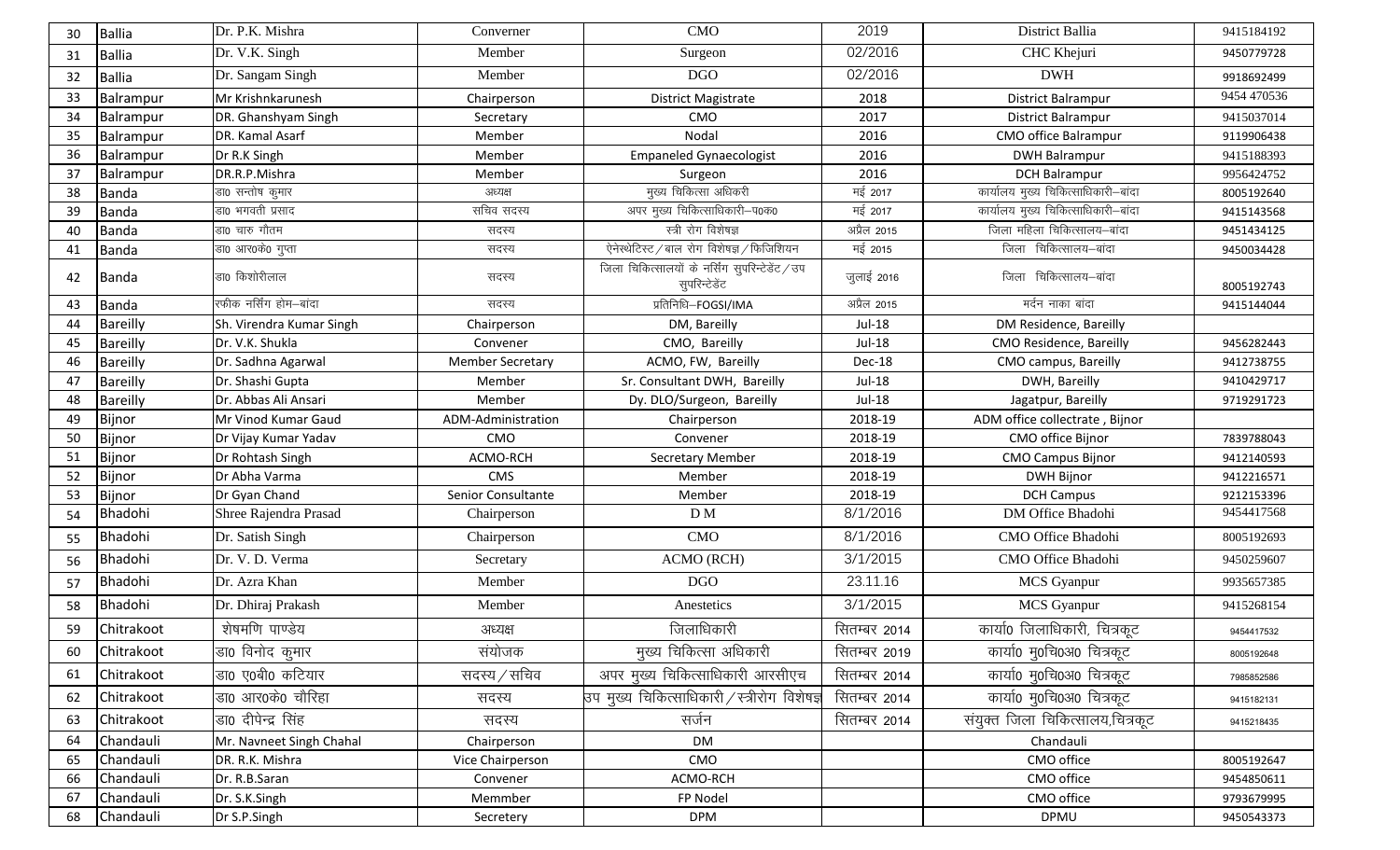| 69  | Deoria      | Amit Kishor           | President               | <b>IAS</b>                                | 2019-20                   | Deoria                                  |              |
|-----|-------------|-----------------------|-------------------------|-------------------------------------------|---------------------------|-----------------------------------------|--------------|
| 70  | Deoria      | Dr. Dhirendra Kumar   | Convenar                | <b>CMO</b>                                | 2019-20                   | Deoria                                  | 8005192853   |
| 71  | Deoria      | Dr. B.P.Singh         | <b>Member Secreatry</b> | Dy.CMO (RCH)                              | 2019-20                   | CMO Office Deoria                       | 9415629563   |
| 72  | Deoria      | Dr. Alpana Rani Gupta | Member                  | Gynaecologist                             | 2019-20                   | DWH, Deoria                             | 9415341600   |
| 73  | Deoria      | Dr. Rakesh Kumar      | Member                  | Surgeon                                   | 2019-20                   | DH, Deoria                              | 9415381389   |
| 74  | Etah        | Sukhlal Bharti        | Chairperson             | <b>DM</b>                                 | April, 2017               | DM Office, Etah                         | 9454417514   |
| 75  | Etah        | Dr. Ajay Agrawal      | Convener                | CMO                                       | April, 2017               | CMO Office, Etah                        | 8005192862   |
| 76  | Etah        | Dr. R.N. Gupta        | <b>Member Secretary</b> | ACMO                                      | April, 2017               | CMO Office, Etah                        | 8006674368   |
| 77  | Etah        | Dr. Anita Kumari      | Member                  | Gynaecologist                             | April, 2017               | DWH, Etah                               | 9737604648   |
| 78  | Etah        | Dr. R.N. Jindal       | Member                  | Orthopaedic Surgeon                       | April, 2017               | DWH, Etah                               | 9411231631   |
| 79  | Faizabad    | Anuj Kumar Jha        | President               | <b>District Magistrate</b>                | 2019                      | DM office                               | 9454417541   |
| 80  | Faizabad    | Dr C B Diwedi         | Convenor                | CMO                                       | 2019                      | CMO office                              | 8005192652   |
| 81  | Faizabad    | Dr Ajay Mohan         | <b>Member Secretary</b> | <b>ACMO</b>                               | 2019                      | CMO office                              |              |
| 82  | Faizabad    | Dr Vineeta Rai        | Member                  | <b>DGO</b>                                | 2017                      | <b>DWH</b>                              |              |
| 83  | Faizabad    | Dr S P Bansal         | Member                  | Surgeon                                   | 2017                      | <b>Medical College</b>                  |              |
| 84  | Faizabad    | Dr S K Shukla         | Member                  | Surgeon                                   | 2017                      | <b>DWH</b>                              |              |
| 85  | Faizabad    | Dr Vikas Agarwal      | Member                  | Paediatrics                               | 2017                      | <b>DWH</b>                              |              |
| 86  | Faizabad    | Geeta Srivastava      | Member                  | Matron                                    | 2017                      | <b>DWH</b>                              |              |
| 87  | Farrukhabad | Ms. Monika Rai- IAS   | Chairperson             | <b>DM</b>                                 | 2017                      | DM Office, Farrukhabad                  | 9454417552   |
| 88  | Farrukhabad | Dr. Chandra Shekhar   | Convener                | CMO                                       | 2019                      | CMO office, Farrukhabad                 | 9454455304   |
| 89  | Farrukhabad | Dr. Dalveer Singh     | <b>Member Secretary</b> | ACMO-FP Nodal                             | 2017                      | CMO office, Farrukhabad                 | 9412397007   |
| 90  | Farrukhabad |                       |                         |                                           |                           | Dr. Ram Manohar Lohiya Female Hospital, |              |
|     |             | Dr. Krishna Boss      | Member                  | Gynaecologist (FP service provider LAP)   | 2017                      | Farrukhabad                             | 9670820652   |
| 91  | Farrukhabad | Dr. Madhu Agrwal      | Member                  | ynaecologist (FP service provider Mini La | 2019                      | CHC Kaimganj, Farrukhabad               | 9794197806   |
| 92  | Farrukhabad |                       |                         |                                           |                           |                                         |              |
| 93  | Farrukhabad |                       |                         |                                           |                           |                                         |              |
| 94  | Fatehpur    | Mr.Sanjeev Singh      | Chairperson             | <b>District Magistrate</b>                | Feb 2019 To Till<br>date  | Fatehpur                                | 05180-224439 |
| 95  | Fatehpur    | Dr. Uma Kant Pandey   | Vice Chairperson        | <b>Chief Medical Officer</b>              | Sept 2018 to Till<br>date | Fatehpur                                | 9838775740   |
| 96  | Fatehpur    | Dr. S.P Jauhari       | <b>Member Secretary</b> | <b>ACMO RCH</b>                           | Jun 2019 To Till<br>date  | Fatehpur                                | 7985401345   |
| 97  | Fatehpur    | Dr. Rekha Rani        | Member                  | CMS                                       | Up to Till date           | District Women Hospital Fatehpur        | 9935164138   |
| 98  | Fatehpur    | Dr. Ravi Anand        | Member                  | Surgeon                                   | Up to Till date           | District Hospital Fatehpur              | 8400226622   |
| 99  | Firozabad   | श्री चन्द्र विजय सिंह | अध्यक्ष                 | जिलाधिकरी                                 | जून 2019                  | सिविल लाईन फिरोजाबाद।                   | 9454417510   |
| 100 | Firozabad   | डा0 एस0के0दीक्षित     | संयोजक                  | मुख्य चिकित्सा अधिकरी                     | जनवरी 2017                | सिविल लाईन फिरोजाबाद।                   | 9012089999   |
| 101 | Firozabad   | डा0 के0के0 गुप्ता     | सचिव सदस्य              | अपर मुख्य चिकित्साधिकारी-प0क0             | जून 2013                  | सिविल लाईन फिरोजाबाद।                   | 9536093111   |
| 102 | Firozabad   | डा0 साधना रौठार       | सदस्य                   | स्त्री रोग विशेषज्ञ                       | फरवरी 2017                | जिला महिला चिकित्सालय, फिरोजाबाद।       | 8005192704   |
| 103 | Firozabad   | डा0 राजवीर सिंह       | सदस्य                   | शल्य चिकित्सक                             | जनवरी 2015                | जिला चिकित्सालय, फिरोजाबाद।             | 9412330834   |
| 104 | Firozabad   | डा0 आलोक कुमार        | सदस्य                   | ऐनेस्थेटिस्ट                              | जनवरी 2015                | जिला चिकित्सालय , फिरोजाबाद।            | 9319201494   |
| 105 | Firozabad   | डा0 एल0के0 गुप्ता     | सदस्य                   | बाल रोग विशेषज्ञ                          | जनवरी 2015                | जिला चिकित्सालय, फिरोजाबाद।             | 9917369900   |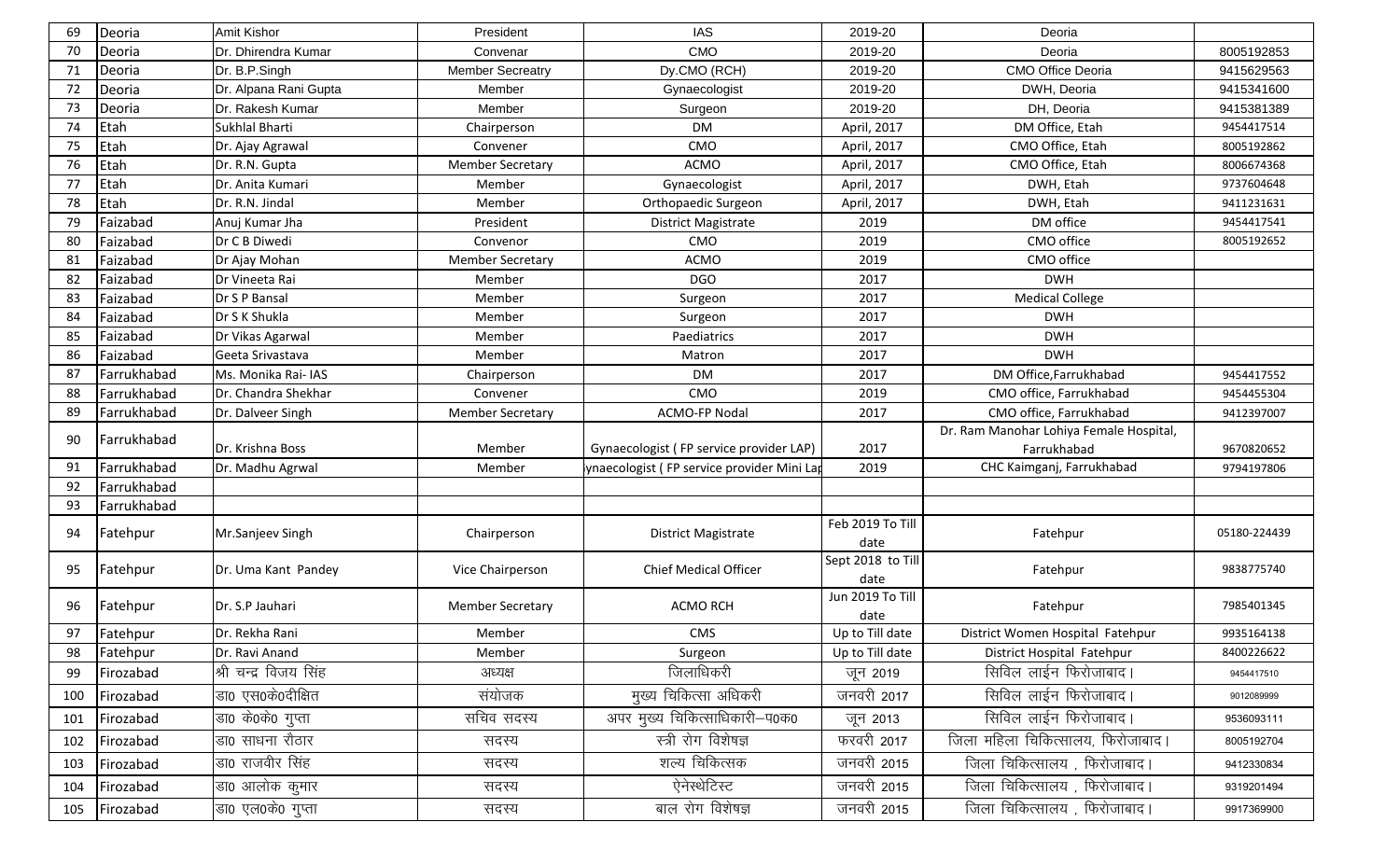| 106 | Firozabad       | डा0 मिली अग्रवाल             | सदस्य                   | प्राईवेट एकीडिट नर्सिग होम                                        | जनवरी 2015    | कमलेश नर्सिग होम फिरोजाबाद        | 9997599945               |
|-----|-----------------|------------------------------|-------------------------|-------------------------------------------------------------------|---------------|-----------------------------------|--------------------------|
| 107 | Firozabad       | श्रीमती सुमन कुशवाहा         | सदस्य                   | नर्सिग कैडर                                                       | जनवरी 2015    | जिला महिला चिकित्सालय, फिरोजाबाद। |                          |
| 108 | Firozabad       | श्री प्रभात कुमार नगीना      | सदस्य                   | जनपद स्तर डी0जी0सी0                                               | 25 जनवरी 2019 | बार काउन्सिल फिरोजाबाद            | $\overline{\phantom{0}}$ |
| 109 | Firozabad       | श्री जफर आलम                 | सदस्य                   | प्रतिनिधि-स्वयंसेवी संस्था / अभिप्रमाणित<br>निजी स्वास्थ्य संस्था | जनवरी 2015    | चाइल्ड लाइन फिरोजाबाद             | 9058207770               |
| 110 | Firozabad       | डा0 शिखा जैन                 | सदस्य                   | प्रतिनिधि-FOGSI/IMA                                               | जनवरी 2017    | जैन नर्सिग हेाम फिरोजाबाद         | 8954000104               |
| 111 | <b>GB Nagar</b> | Shri B N Singh               | Chairperson             | <b>DM</b>                                                         |               |                                   | 9454417564               |
| 112 | <b>GB Nagar</b> | Dr. Anurag Bhaegav           | Convener                | CMO                                                               |               |                                   | 9839020214               |
| 113 | <b>GB Nagar</b> | Dr V B Dhaka                 | <b>Member Secretary</b> | ACMO-RCH                                                          |               |                                   | 9968057157               |
| 114 | <b>GB Nagar</b> | Dr A K Viasya                | Member                  | Surgeon                                                           |               |                                   | 8860507553               |
| 115 | <b>GB Nagar</b> | Dr Meera Pathak              | Member                  | Gynecologist                                                      |               |                                   | 9560247978               |
| 116 | Ghaziabad       | Ajay Shankar Pandey          | President               | D.M.                                                              | August, 17    | Ghaziabad                         |                          |
| 117 | Ghaziabad       | Dr. Narendra Gupta           | Convener                | Chief Medical Officer                                             | July, 17      | Ghaziabad                         | 9454455188               |
| 118 | Ghaziabad       | Dr. Sanjay Aggarwal          | <b>Member Secretary</b> | Dy. Chief Medical Officer/Nodal Officer-QA                        | April,17      | Ghaziabad                         | 9958665501               |
| 119 | Ghaziabad       | Dr. Deepa Tyagi              | Member                  | Chief Medical Superintendent(DWH)                                 | April,17      | Ghaziabad                         | 9810636857               |
| 120 | Ghaziabad       | Dr. G.P. Mathuria            | Member                  | Surgeon/MS, CHC Muradnagar                                        | January, 17   | Ghaziabad                         | 9953123012               |
| 121 | Ghazipur        | Sri K Bala Ji                | Chairperson             | District Magistrate, Ghazipur                                     | 05.12.2016    | DM Office Ghazipur                | 9454417577               |
| 122 | Ghazipur        | Dr GC Mauriya                | Convener                | Chief Medical officer, Ghazipur                                   | 05.12.2016    | CMO office, Ghazipur              | 8005192658               |
| 123 | Ghazipur        | Dr KK Verma                  | <b>Member Secretary</b> | Add. Chief Medical office (FP)-Ghazipur                           | 05.12.2016    | CMO office, Ghazipur              | 9415974717               |
| 124 | Ghazipur        | Dr Vineeta Jaiswal           | Member                  | Sr. Consultant / Gynaecologist                                    | 05.12.2016    | DWH, Ghazipur                     | 9415256068               |
| 125 | Ghazipur        | Dr Tanveen Afroj             | Member                  | Pedt. DH Ghazipur                                                 | 05.12.2016    | District Hospital Ghazipur        | 9415830065               |
| 126 | Ghazipur        | Dr Rajni Rai                 | Member                  | Pvt Accrediated Nurshing Home                                     | 05.12.2016    | Raj Nurshing Home Ghazipur        | 9415231276               |
| 127 | Ghazipur        | Dr Surjeet Vishkarma         | Member                  | Nurshing Cadre Ghazipur                                           | 05.12.2016    | DWH, Ghazipur                     | 9453361800               |
| 128 | Ghazipur        | Smt Bacchi Devi              | Member                  | Distrtict Level DGC Ghazipur                                      | 05.12.2016    | District Hospital Ghazipur        | 9450724708               |
| 129 | Ghazipur        | Dr Bawan Das                 | Member                  | FOGGSI/IMA Ghazipur                                               | 05.12.2016    | Ghazipur                          | 9415231276               |
| 130 | Ghazipur        | Dr Rajni Rai                 | Member                  | NGO Ghazipur                                                      | 05.12.2016    | Raj Nurshing Home Ghazipur        | 9415889191               |
| 131 | Gonda           | Dr. Nitin Bansal             | Chairman                | DM Gonda                                                          | 26/4/2018     | DM Gonda                          | 9454417537               |
| 132 | Gonda           | Dr. Santosh Kumar Srivastava | Convener                | CMO Gonda                                                         | 26/4/2018     | CMO Gonda                         | 8005192659               |
| 133 | Gonda           | Dr. Lalita Kerkatta          | Member                  | Gynaecologist                                                     | 26/4/2018     | DWH, Gonda                        | 9415454811               |
| 134 | Gonda           | Dr. Deepmala                 | Member                  | Gynaecologist                                                     | 26/4/2018     | DWH, Gonda                        |                          |
| 135 | Gonda           | Dr. Gungan Bhatnagar         | Member                  | Gynaecologist                                                     | 26/4/2018     | DWH, Gonda                        |                          |
| 136 | Gonda           | Dr. V.K.Gupta                | Member                  | Surgeon                                                           | 26/4/2018     | DH, Gonda                         |                          |
| 137 | Gonda           | Dr.Malick Alamgir            | Member                  | Nodal QA Gonda                                                    | 26/4/2018     | CMO, Office, Gonda                | 9415327558               |
| 138 | Gorakhpur       | K.Vijayendra Pandiyan        | Chairman                | D.M                                                               |               | D.M.Office Gorakhpur              | 9454417544               |
| 139 | Gorakhpur       | Anuj Singh                   | Vice Chairman           | C.D.O                                                             |               | C.D.O. Office Gorakhpur           | 9454416251               |
| 140 | Gorakhpur       | Dr. Srikant Tiwari           | Convener                | C.M.O                                                             |               | C.M.O.Office. Gorakhpur           | 8005192660               |
| 141 | Gorakhpur       | Dr. R.K.Gupta                | Member                  | C.M.S                                                             |               | DH Gorakhpur                      | 8005192765               |
| 142 | Gorakhpur       | Dr. Dinesh Kumar             | Member                  | C.M.S                                                             |               | <b>DWH Gorakhpur</b>              | 9450570880               |
| 143 | Gorakhpur       | Dr. Nand Kumar               | Secretary               | A.C.M.O./Nodal Quality Assurance                                  |               | C.M.O.Office. Gorakhpur           | 9450234442               |
| 144 | Gorakhpur       | All Supt/Moic                | Member                  | Attach file 1                                                     |               | All CHC/PHC Gorakhpur             | Attach file 1            |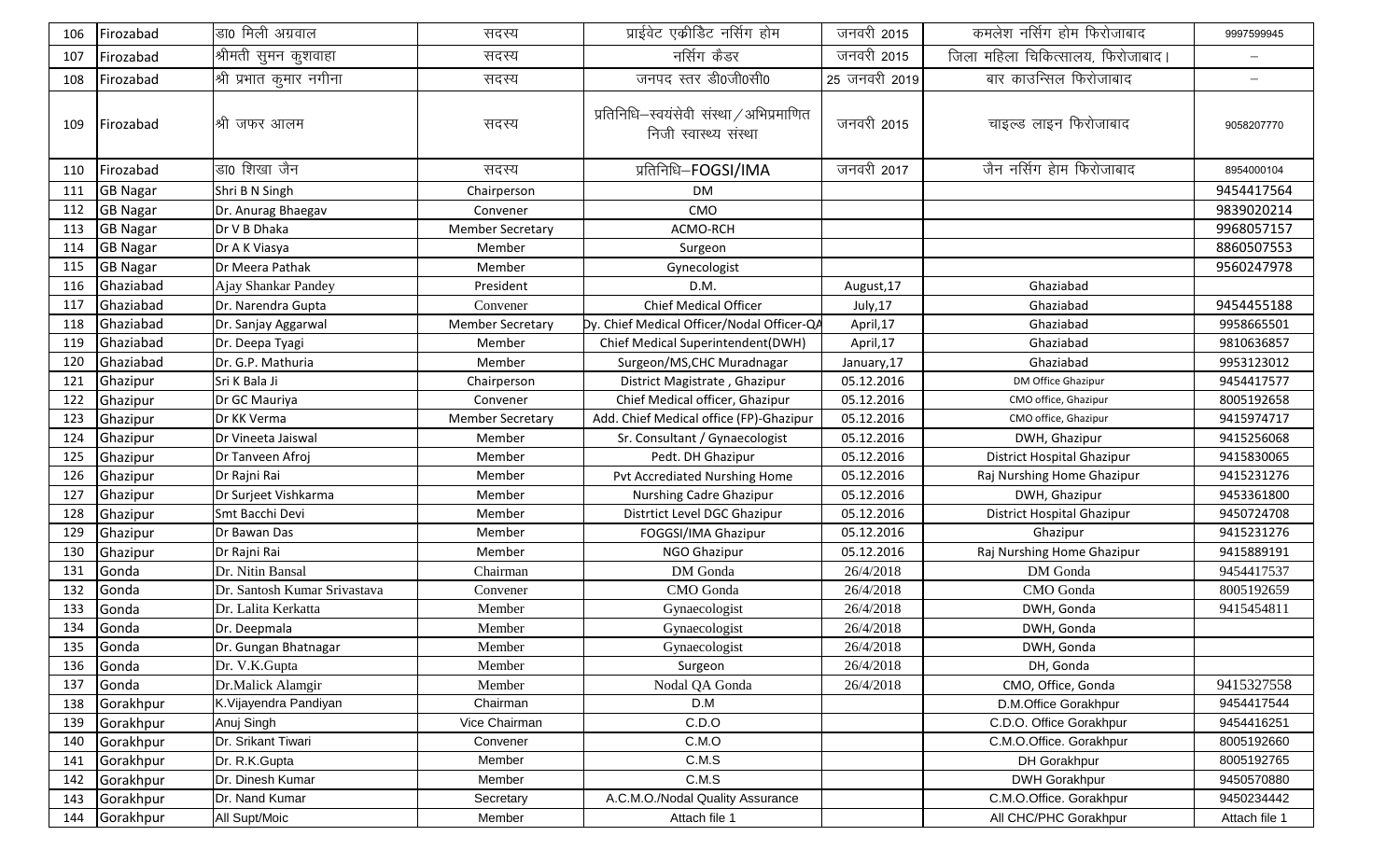| 145 | Gorakhpur      | Dr. Vikash Agrawal          | Member                  | <b>Child Specialist</b>      |            | CHC Campierganj            | 9369671857 |
|-----|----------------|-----------------------------|-------------------------|------------------------------|------------|----------------------------|------------|
| 146 | Gorakhpur      | Dr. V.K.Suman               | Member                  | Phycian                      |            | DH Gorakhpur               | 9415321633 |
| 147 | Gorakhpur      | Dr. Susma Sinha             | Member                  | Gynaecologist                |            | <b>DWH Gorakhpur</b>       | 8738083386 |
| 148 | Gorakhpur      | Dr. Dhananjay Kumar         | Member                  | Surgeon                      |            | <b>CHC Pipraich</b>        | 9415314596 |
| 149 | Gorakhpur      | Dr. R.P.Gautam              | Member                  | Anestheticst                 |            | <b>CHC Pipraich</b>        | 9415267816 |
| 150 | Gorakhpur      | Varunika messey             | Member                  | <b>Nursing Supritendent</b>  |            | DH Gorakhpur               | 7007444149 |
| 151 | Gorakhpur      | M.M.Janson                  | Member                  | <b>Nursing Supritendent</b>  |            | <b>DWH Gorakhpur</b>       | 9628005392 |
| 152 | Gorakhpur      | Mr. K.K.Yadav               | Member                  | District Lawyer              |            | DM Office Gorakhpur        | 9450281373 |
| 153 | Hapur          | Smt. Aditi Singh            | Chairperson             | <b>DM</b>                    | Apr 2018   | Anand Vihar, Hapur         |            |
| 154 | Hapur          | Dr. Rajveer Singh           | Convener                | CMO                          | May 2018   | Modi Nagar Road, Hapur     | 9412125918 |
| 155 | Hapur          | Dr. Rekha Sharma            | Member                  | <b>ACMO</b>                  | Sep 2017   | Modi Nagar Road, Hapur     | 9827078465 |
| 156 | Hapur          | Dr. Praveen Sharma          | Member                  | Dy CMO                       | Nov 2012   | Modi Nagar Road, Hapur     | 9760034759 |
| 157 | Hapur          | Dr. Ravindra Kumar          | Member                  | Gen. Surgeon                 | Jul 2013   | CHC Garh                   | 7055012255 |
| 158 | Hapur          | Dr. Atul Anand              | Member                  | Eye Surgeon                  | Sep 2011   | <b>CHC Hapur</b>           | 9891446385 |
| 159 | Hapur          | Dr. Dipti Malik             | Member                  | Gynaecologist                | 2014       | CHC Garh                   | 9313186001 |
| 160 | Hapur          | Dr. Praveen Gupta           | Member                  | Anaesthetist                 | 2014       | CHC Garh                   | 9358211807 |
| 161 | Hapur          | Dr. Mahesh Chand            | Member                  | Pathologist                  | 2017       | <b>CHC Hapur</b>           | 7417018885 |
| 162 | Hapur          | Dr. Samrendra Rai           | Member                  | Pediatrician                 | 2018       | <b>CHC Hapur</b>           | 9415869582 |
| 163 | Hapur          | Dr. V.P. Agrawal            | Member                  | <b>IMA Secretary</b>         | 2018       | IMA, Hapur                 | 9837086124 |
| 164 | Hapur          | Sh. Satish Kumar            | Member                  | <b>DPM</b>                   | Jan 2015   | <b>DPMU Hapur</b>          | 8171344400 |
| 165 | Hapur          | Sh. Ajeet Singh Adv.        | Member                  | Legal Cell                   | 2018       | Hapur                      | 9927700140 |
| 166 | Hapur          | Smt. Ekta                   | Member                  | <b>Staff Nurse</b>           | 2019       | CHC Hapur                  | 6396452142 |
| 167 | Hardoi         | Sri Pulkit Khare            | Chairman                | <b>District Magistrate</b>   | Dec 17     | DM Residence, Hardoi       | 9454417556 |
| 168 | Hardoi         | Dr. S.K.Rawat               | Convenor                | <b>Chief Medical Officer</b> | June/2018  | Koyal Bagh Coloney, Hardoi | 9454455207 |
| 169 | Hardoi         | Dr.Swami Dayal              | <b>Member Secretary</b> | Add. CMO, Hardoi             | 2015       | Canal Road, Hardoi         |            |
| 170 | Hardoi         | Dr. Vishi Rawat             | Member                  | Gynae, DWH, Hardoi           | Sep/2016   |                            | 8765530151 |
| 171 | Hardoi         | Dr.Ashok Priyadarshi        | Member                  | Surgeon, DH, Hardoi          | Sep/2016   |                            | 9450377992 |
| 172 | Hathras        | Mr. Praveen Kumar Lakshakar | Chairperson             | <b>DM</b>                    | 26.03.2018 | DM Office, Hathras         | 9454417515 |
| 173 | Hathras        | Dr. Brijesh Rathor          | Convener                | <b>CMO</b>                   | 21.08.2017 | <b>CMO Office Hathras</b>  | 8005192663 |
| 174 | <b>Hathras</b> | Dr. D.K. Agrawal            | <b>Member Secretary</b> | <b>ACMO</b>                  | 11.08.2016 | <b>CMO Office Hathras</b>  | 9412811504 |
| 175 | Hathras        | Dr. Meenakshi Singh         | Member                  | Gynaecologist                | 11.08.2016 | CHC Sasni                  | 9756909087 |
|     | 176 Hathras    | Dr. Ramlakhan Singh         | Member                  | Surgeon                      | 01.04.2014 | CHC Sadabad                | 9319137387 |
| 177 | Jalaun         | Dr.Manan Akhtar             | Chairperson             | <b>DM</b>                    | $Jan-18$   | Urai-Jalaun                |            |
| 178 | Jalaun         | Dr. Alpana Bartariya        | Vice Chairperson        | CMO                          | $Jan-18$   | Urai-Jalaun                |            |
| 179 | Jalaun         | Dr. A.k. Saxsena            | Member                  | <b>CMS</b>                   | $Jan-18$   | Urai-DMH                   |            |
| 180 | Jalaun         | Dr. Sunita Banaudha         | Member                  | <b>CMS</b>                   | $Jan-18$   | Urai-DWH                   |            |
| 181 | Jalaun         | Dr. B.M. Khair              | Member                  | <b>ACMO</b>                  | $Jan-18$   | Urai-Jalaun                |            |
| 182 | Jalaun         | Dr.P.C. Purohit             | Member                  | <b>IIM</b> President         | $Jun-18$   | Urai-Jalaun                |            |
| 183 | Jalaun         | Dr. Sunil Kumar Agrawal     | Member                  | Anesthetic                   | $Jan-18$   | Urai-DMH                   |            |
| 184 | Jalaun         | Dr. Sanjiv Kumar Agrawal    | Member                  | Pediatric                    | $Jan-18$   | Urai-DMH                   |            |
| 185 | Jalaun         | Dr. S.K Pal                 | Member                  | Pediatric                    | $Jan-18$   | Urai-DWH                   |            |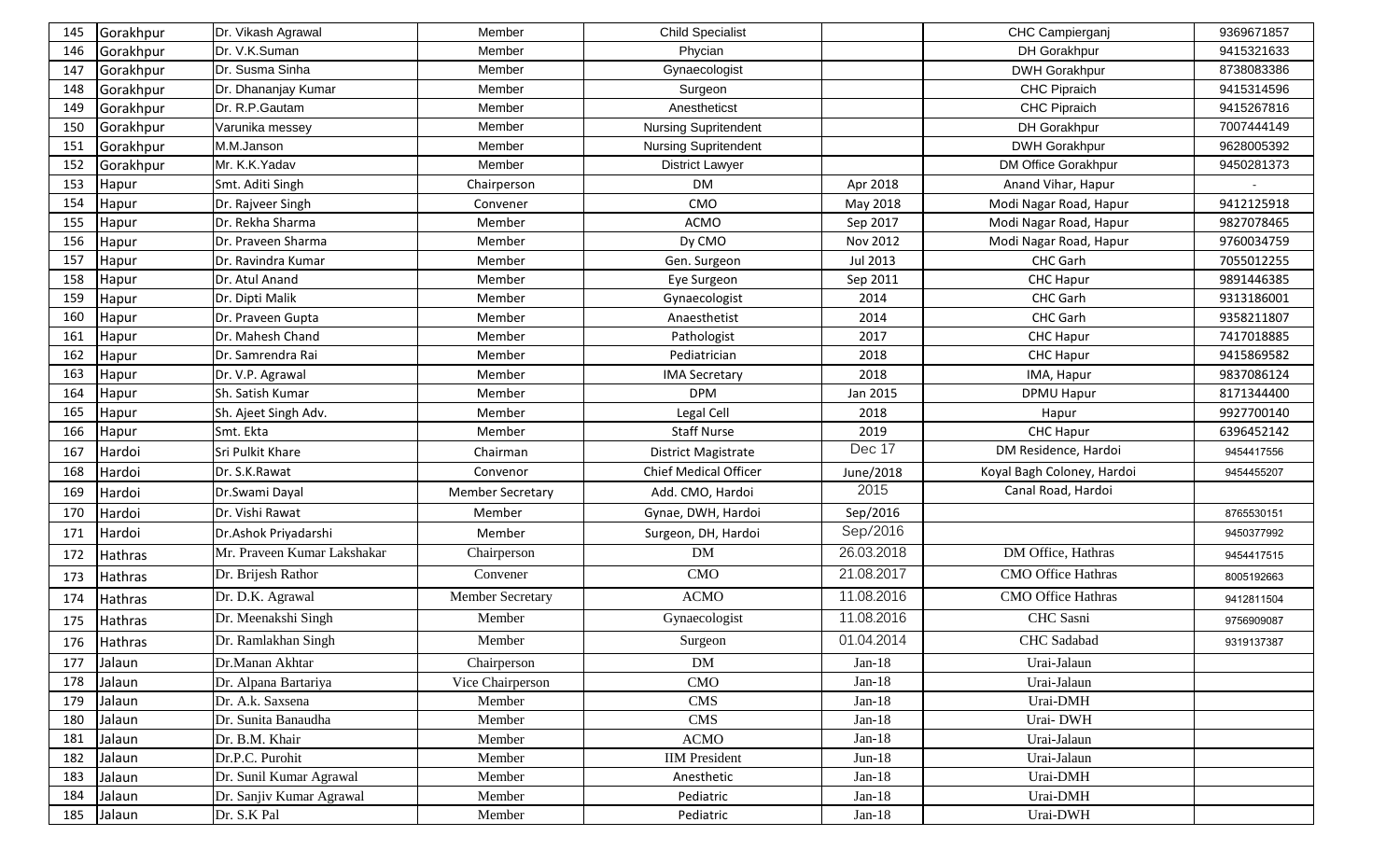| 186 | Jalaun              | <b>MOIC Kalpi</b>                                       | Member                   | <b>MOIC</b>                    | $Jan-18$            | CHC-Kalpi                                                                       |              |
|-----|---------------------|---------------------------------------------------------|--------------------------|--------------------------------|---------------------|---------------------------------------------------------------------------------|--------------|
| 187 | Jalaun              | MOIC Dakor, Pindari, Chiriya<br>Rampura, Kuthaund Babai | Member                   | <b>MOIC</b>                    | $Jan-18$            | CHC-Dakor, CHC-Pindari, PHC-Chiriya, CHC<br>Rampura, PHC -Kuthaund, PHC- Babai. |              |
| 188 | Jalaun              | Dr. Anjana Gupta                                        | Member                   | Private Doctor                 | $Jan-18$            | Rajaram Kalawati Hospital Urai                                                  |              |
| 189 | Jalaun              | Dr. Mo Ahmad Riyaj                                      | Member                   | DGC Vidhik Sell                | $Jan-18$            | Urai-Jalaun                                                                     |              |
| 190 | Jalaun              | Kamlesh Verma                                           | Member                   | Metran                         | $Jan-18$            | DH-Urai                                                                         |              |
| 191 | Jalaun              | Vidya Devi                                              | Member                   | Sister                         | $Jan-18$            | DWH-Urai                                                                        |              |
| 192 | Jalaun              | Pravin Jadaun                                           | Member                   | <b>NGO</b>                     | $Jan-18$            | Urai-Jalaun                                                                     |              |
| 193 | Jhanshi             | Sri. Shiv Sahay Awasthi                                 | Chairperson              | DM                             | 19.11.2016          | <b>JHANSI</b>                                                                   | 9454417547   |
| 194 | Jhanshi             | Dr. Sushil Prakash                                      | Convener                 | <b>CMO</b>                     | 26.05.2018          | CMO Office Jhansi                                                               | 9415509425   |
| 195 | Jhanshi             | Dr.N.K. Jain                                            | Member Secretary         | <b>ACMO</b>                    | 8/28/2014           | CMO Office Jhansi                                                               | 9838091847   |
| 196 | Jhanshi             | Dr. Vashudha Agrawal                                    | Member                   | <b>Empaneled Gynaecologist</b> | 10.07.2018          | Distt. Women Hospital, Jhansi                                                   | 9451655017   |
| 197 | Jhanshi             | Dr. Soniya                                              | Member                   | <b>Empaneled Surgeon</b>       | 28.08.2014          | Distt. Hospital, Jhansi                                                         | 8126155955   |
| 198 | Kannauj             | Mr. Raveendra Kumar                                     | Chairperson              | DM                             | $Nov-18$            | DM Office                                                                       | 9454417555   |
| 199 | Kannauj             | Dr. Krishna Swaroop                                     | Co-ordinator             | <b>CMO</b>                     | $Oct-17$            | CMO Office, Kannauj                                                             | 9839030075   |
| 200 | Kannauj             | Dr. K.C. Rai                                            | <b>Secretary Member</b>  | <b>ACMO</b>                    | $Nov-16$            | CMO Office, Kannauj                                                             | 9044957044   |
| 201 | Kannauj             | Dr. Manpreet Kaur                                       | Member                   | Gynaecologist                  | $Nov-16$            | Combined District Hospital, Kannauj                                             | 9935503503   |
| 202 | Kannauj             | Dr. S. K. Singh                                         | Member                   | Surgeon                        | $Nov-16$            | Combined District Hospital, Kannauj                                             | 9452433100   |
| 203 | Kannauj             | Dr. J. S. Randhawa                                      | Member                   | Anesthetist                    | $Nov-16$            | Combined District Hospital, Kannauj                                             | 9919522702   |
| 204 | Kannauj             | Dr. Nitin Vaisya                                        | Member                   | Pediatrician                   | $Nov-16$            | Combined District Hospital, Kannauj                                             | 9336843922   |
| 205 | Kannauj             | Ms. Gloria Rojlina                                      | Member                   | Nurse                          | $Nov-16$            | Combined District Hospital, Kannauj                                             | 9450053753   |
| 206 | Kannauj             | Mr. Y.P.Singh                                           | Member                   | Advocate                       | $Nov-16$            | District Court, Kannauj                                                         | 9839251250   |
| 207 | Kannauj             | Dr. Dileep Singh                                        | Member                   | <b>CMS</b> Medical College     | $Nov-16$            | Medical College, Tirwa, Kannauj                                                 | 9415487268   |
| 208 | Kannauj             | Dr. Ajay Kumar                                          | Member                   | MO, CHC Gursahaiganj           | $Nov-16$            | CHC Gurshaiganj, Kannauj                                                        | 9335074072   |
| 209 | Kanpur Dehat        | Mr Rakesh Kumar Singh (IAS)                             | Chairperson              | D.M.                           | 2017 to til Date    | Kanpur Dehat Mati                                                               | 05111-271433 |
| 210 | Kanpur Dehat        | Dr Heera Singh                                          | Convener                 | CMO                            | ay 2018 to till Dat | Kanpur Dehat Mati                                                               | 9454455311   |
| 211 | Kanpur Dehat        | Dr Archna Srivasta                                      | Member                   | <b>DGO</b>                     | 2014 to till Date   | DCH female Akbarpur                                                             | 9415066293   |
| 212 | Kanpur Dehat        | Dr Sandesh Katiyar                                      | Member                   | <b>Empaneled Surgeon</b>       | 2015 to till Date   | <b>APHC Aunha</b>                                                               | 9559777888   |
| 213 | <b>Kanpur Nagar</b> | Mr. Vijay Vishwas Pant                                  | Chairperson              | District Magistrate            | 7/1/2018            | District Court, Bada Chauraha, Kanpur Nagar                                     |              |
| 214 | <b>Kanpur Nagar</b> | Dr. Ashok Shukla                                        | Convener                 | <b>Chief Medical Officer</b>   | 8/3/2017            | CMO Office, Ramadevi, Kanpur Nagar                                              | 9415001061   |
| 215 | Kanpur Nagar        | Dr. Rajesh Katiyaar                                     | <b>Member Secretarty</b> | <b>ACMO</b>                    | 3/20/2017           | ACMO Office, Ramadevi, Kanpur Nagar                                             | 9236934600   |
| 216 | Kanpur Nagar        | Dr. Neeta Rani                                          | Member                   | Gynaecologist                  | 3/20/2017           | erin District Female Hospital, Bada Chauraha, Ka                                | 9305573339   |
| 217 | Kanpur Nagar        | Dr. Nar Singh Rajpoot                                   | Member                   | Surgeon                        | 3/20/2017           | CHC-Bhillaur, Block Bhillaur, Kanpur Nagar                                      | 9839035324   |
| 218 | Kasganj             | Mr. Chandra Prakash                                     | Chairperson              | D.M.                           | Mar-19              | DM Office                                                                       | 9454417516   |
| 219 | Kasganj             | Dr. Pratima Shrivastva                                  | Secretary                | CMO                            | Sep-18              | CMO Office                                                                      | 9839290898   |
| 220 | Kasganj             | Dr. Rajkishor                                           | Member                   | CMS                            | Jul-17              | <b>DCH</b>                                                                      | 9411684403   |
| 221 | Kasganj             | Dr. Krishna Avtar                                       | Member                   | Surgeon                        | $Oct-15$            | <b>DCH</b>                                                                      | 9759479578   |
| 222 | Kasganj             | Dr. Avinash Kumar                                       | Member                   | <b>NHM Nodal</b>               | $Oct-15$            | CMO Office                                                                      | 9412282051   |
| 223 | Kasganj             | Dr. Sandesh Aarikh                                      | Member                   | LMO                            | Jun-18              | <b>DCH</b>                                                                      | 7906816003   |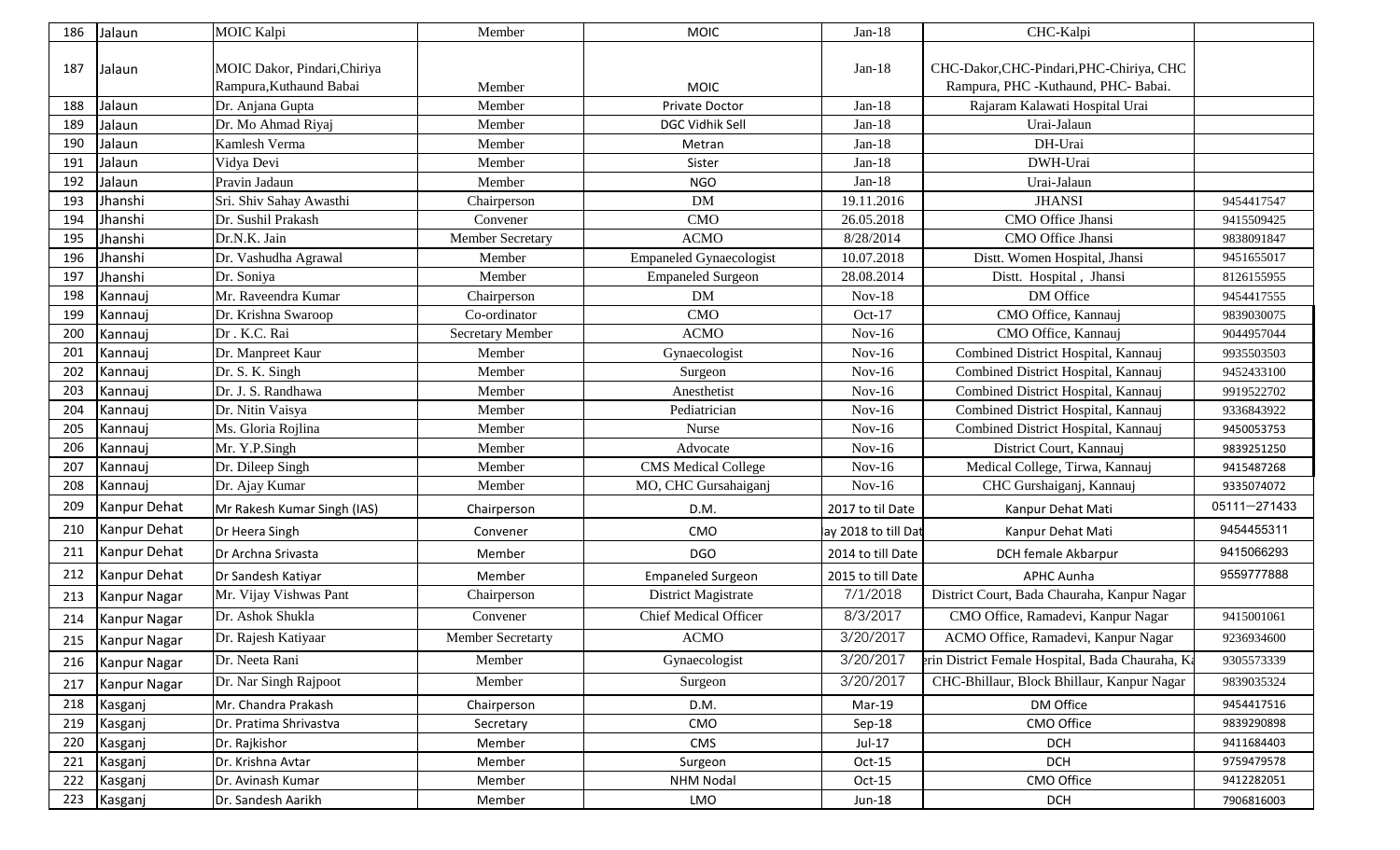| 224 | Kausambi    | Mr. Manish Kumar Verma      | Chairman                 | <b>District Magistrate</b>       | 17.06.2016       | Collectrate                         | 9454417519 |
|-----|-------------|-----------------------------|--------------------------|----------------------------------|------------------|-------------------------------------|------------|
| 225 | Kausambi    | Mr. Indrasen Singh          | Vice Chairperson         | CDO                              | 22.11-2018       | Vikas Bhawan                        |            |
| 226 | Kausambi    | Dr. P.N. Chaturvedi         | Coordinator              | Chief Medical Officer            | 17.06.2016       | CMO-Office                          | 9454455137 |
| 227 | Kausambi    | Dr. Chavi Jauhari           | <b>Member Secrettary</b> | Dy. CMO                          | 20.12.2017       | CMO-Office                          | 9451374085 |
| 228 | Kausambi    | Dr. Akhilesh                | Member                   | DGO                              | 17.06.2016       | <b>DCH</b>                          | 9336322221 |
| 229 | Kausambi    | Dr, V.k. Shukla             | Member                   | Surgeon                          |                  | Sirathu                             |            |
| 230 | Kushinagar  | Dr Anil Kumar Singh         | Chairperson              | <b>DM</b>                        | Apr-18           | Office of DM                        | 9454417545 |
| 231 | Kushinagar  | Dr Sudarshan Sonkar         | Convenar                 | <b>CMO</b>                       | Sep-19           | Office of CMO                       | 9454455382 |
| 232 | Kushinagar  | Dr Bajrangi Pandey          | Member                   | <b>CMS</b>                       | Apr-18           | Office of CMS                       | 8005192768 |
| 233 | Kushinagar  | Dr Rohit Kumar              | <b>Member Secretary</b>  | <b>DQC</b>                       | $May-17$         | Office of CMO                       | 9918488259 |
| 234 | Kushinagar  | Dr Manjula Chaudhari        | Member                   | <b>LMO</b>                       | <b>Nov-16</b>    | PPC PADRAUNA                        | 9839480510 |
| 235 | Kushinagar  | Dr Satish Singh             | Member                   | PEDIA                            | Nov-16           | DCH KUSHINAGAR                      | 9415828201 |
| 236 | Kushinagar  | Dr Dilip                    | Member                   | ANETHE.                          | <b>Nov-16</b>    | <b>DCH KUSHINAGAR</b>               | 9450515362 |
| 237 | Kushinagar  | Dr Rajesh Kumar             | Member                   | PHYSI.                           | Nov-16           | DCH KUSHINAGAR                      | 9415320159 |
| 238 | Kushinagar  | Ms Gita                     | Member                   | NUS. SUP.                        | Nov-16           | DCH KUSHINAGAR                      | 9565530421 |
| 239 | Kushinagar  | Mr R K Sahani               | Member                   | REPRESENTAIVE LEGAL CELL         | NOV 20016        |                                     | 9839429566 |
| 240 | Kushinagar  | Dr Avdhesh Tiwari           | Member                   | PVT. NUR. HOME                   | <b>NOV 20016</b> | <b>BINA HOSPITOL, KASIA</b>         | 9451564440 |
| 241 | Kushinagar  | Dr S P Singh                | <b>Member Secretary</b>  | ACMO                             | <b>NOV 20016</b> | Office of CMO                       | 7860116990 |
| 242 | Lalitpur    | Shri Manvendra Singh I.A.S. | अध्यक्ष                  | जिलाधिकारी                       | 2.3 वर्ष         | जिलाधिकारी ललितपुर                  | 9454417549 |
| 243 | Lalitpur    | Dr. Pratap Singh CMO        | उपाध्यक्ष                | मुख्य चिकित्सा अधिकारी           | 3.3 वर्ष         | मु0चि0अ0 कार्या0                    | 9415060292 |
| 244 | Lalitpur    | Dr.Ajay Bhale Nodal         | सचिव                     | अपर मुख्य चिकित्सा अधिकारी       | 5 वर्ष           | मु0चि0अ0 कार्या0                    | 9450082613 |
| 245 | Lalitpur    | Dr.Geetanjali Gynecology    | सदस्य                    | प्रसूति रोग बिशेषज्ञ             | 7 वर्ष           | जिला महिला चिकि0                    | 8004515171 |
| 246 | Lalitpur    | Dr.D.K.Raj Surgeon          | सदस्य                    | वरिष्ठ परामर्शदाता               | 7 वर्ष           | जिला पुरूष चिकि0                    | 9415586740 |
| 247 | Mahoba      | Shri Awadesh Kumar Tiwari   | Chairperson              | <b>District Magistrate</b>       | <b>July 2019</b> | Collectorate Mahoba                 | 9454417534 |
| 248 | Mahoba      | Dr Suman                    | Convenor                 | <b>Chief Medical Officer</b>     | May 2018         | CMO Office Mahoba                   | 8005192679 |
| 249 | Mahoba      | Dr Surendra Prasad          | <b>Member Secretary</b>  | Addl. Chief Medical Officer (FP) | November 2016    | CMO Office Mahoba                   | 9839627166 |
| 250 | Mahoba      | Dr S K Verma                | Member                   | Gynecologist                     | November 2016    | District Hospital Mahoba            | 9415542312 |
| 251 | Mahoba      | Dr D K Sullere              | Member                   | Surgeon                          | November 2016    | District Hospital Mahoba            | 9450271287 |
| 252 | Maharajganj | Mr. Amarnath Upadhyay       | Chairperson              | <b>DM</b>                        | $Mar-18$         | Collector Office                    | 9454417546 |
| 253 | Maharajganj | Dr. K.S Pandey              | Convener                 | <b>CMO</b>                       | Aug- $17$        | <b>Chief Medical Officer Office</b> | 8000519278 |
| 254 | Maharajganj | Dr. Rajendra prasad         | <b>Member Secretary</b>  | <b>ACMO</b>                      | Apr-16           | Chief Medical Officer Office        | 9452936809 |
| 255 | Maharajganj | Dr. R.R. Rai                | Member                   | Surgeon                          | Apr-16           | District Cambind Hospital           | 9415824813 |
| 256 | Maharajganj | Dr Roma Gupta               | Member                   | <b>LMO</b>                       | $Jul-18$         | CHC Maharajganj                     | 9140712202 |
| 257 | Mainpuri    | Sri Pramod Kumar Uppadhayay | Chair Person             | <b>District Magistrate</b>       |                  | Collectrot, Mainpuri                | 9454417511 |
| 258 | Mainpuri    | Dr Ashok Kumar Pandey       | Convener                 | CMO                              | $-$              | CMO Office, Mainpuri                | 8005192680 |
| 259 | Mainpuri    | Dr G P Shukla               | Sec. Member              | ACMO (RCH)                       |                  | CMO Office, Mainpuri                | 9838924060 |
| 260 | Mainpuri    | Dr Uma Chaudhary            | Gynee                    | Member                           |                  | District Women Hospital, Mainpuri   | 9458891833 |
| 261 | Mainpuri    | Dr Gaurav Pareek            | Surgen                   | Member                           |                  | District Hospial, Mainpuri          | 9458284421 |
| 262 | Mathura     | Shri Sarvagyaram Mishra     | Chairperson              | DM                               | 1/12/2019        | D M Office Mathura                  |            |
| 263 | Mathura     | Dr.Sher Singh               | Convener                 | CMO                              | 1/12/2019        | CMO Office Mathura                  | 8005192681 |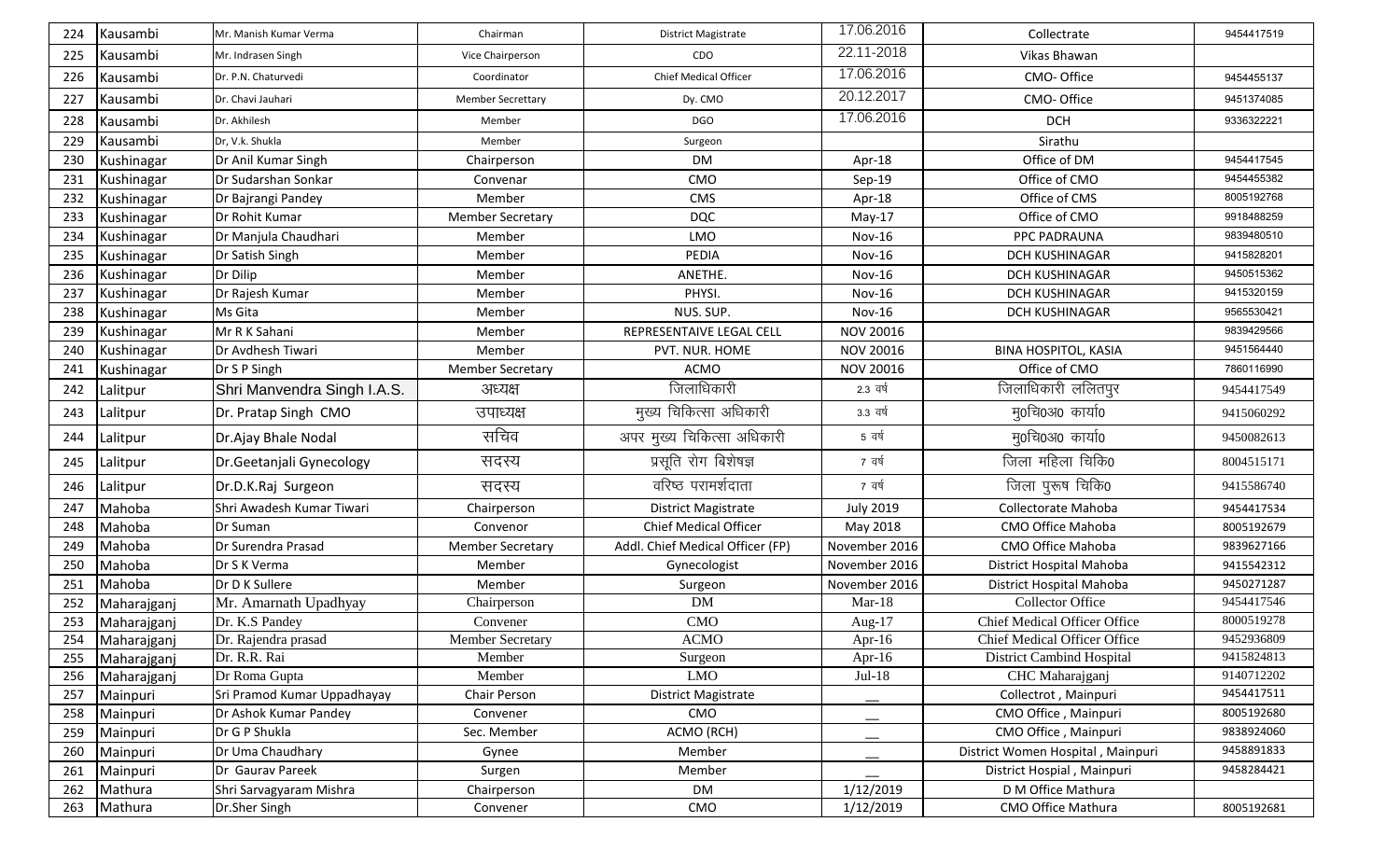| 264 | Mathura       | Dr. Varsha Tiwari        | Member                  | Gyannocologist                             | 1/12/2019          | B L Tiwari Memorial Hospital Mathura       | 9997188464 |
|-----|---------------|--------------------------|-------------------------|--------------------------------------------|--------------------|--------------------------------------------|------------|
| 265 | Mathura       | Dr.Ramesh Chandra        | Member                  | Surgeon                                    | 1/12/2019          | District Hospital Mathura                  | 9412561338 |
| 266 | Mathura       | Dr.Dilip Kumar           | <b>Member Secretary</b> | ACMO-Nodal Officer QAC                     | 1/12/2019          | CMO Office Mathura                         | 9837701429 |
| 267 | Meeruth       | Anil Dhingara            | Chairperson             | District Megistrate                        | 2017-18            | DM Office Meerut                           | 9454417566 |
| 268 | Meeruth       | Dr.Rajkumar              | Convener                | <b>CMO</b>                                 | 2017-18            | CMO Office Meerut                          | 9411022892 |
| 269 | Meeruth       | Dr.Pooja Sharma          | <b>Member Secretary</b> | ACMO                                       | 2017-18            | CMO Office Meerut                          | 9837023494 |
| 270 | Meeruth       | Dr.Veer Singh            | Member                  | <b>Empaneled Surgeon</b>                   | 2017-18            | <b>DWH Meerut</b>                          | 9759225815 |
| 271 | Meeruth       | Dr.Ishwar Devi Batra     | Member                  | <b>Empaneled Gynaecologist</b>             | 2017-18            | <b>DWH Meerut</b>                          | 9997272454 |
| 272 | Mirzapur      | Sri.Anurag Patel         | chairperson             | <b>DM</b>                                  | 23.04.17           | Collectrate MZP                            | 9454417567 |
| 273 | Mirzapur      | Dr.O.P.Tiwari            | Convenor                | CMO                                        | 27.10.17           | CMO Office MZP                             | 9454455171 |
| 274 | Mirzapur      | Dr.R.S.Ram               | Member secretary        | ACMO-RCH                                   | 16.12.15           | CMO Office MZP                             | 9838626313 |
| 275 | Mirzapur      | Dr. Sanjay Pandey        | Member                  | Surgeon                                    | 07.06.17           | DWH-MZP                                    | 9451623007 |
| 276 | Mirzapur      | Dr.Manju Lata            | Member                  | MO-DWH                                     | 16.07.16           | DWH-MZP                                    | 9450333675 |
| 277 | Moradabad     | Shri Rakesh Kumar        | Chairperson             | DM                                         | May-16             | Civil Line Moradabad                       | 9415906240 |
| 278 | Moradabad     | Dr. Vinita Agnihotri     | Convener                | <b>CMO</b>                                 | 07.07.2017         | Civil Line Moradabad                       | 9412237224 |
| 279 | Moradabad     | Dr. Deepak verma         | <b>Member Secretary</b> | ACMO                                       | 01.05.2018         | Civil Line Moradabad                       | 9012588380 |
| 280 | Moradabad     | Dr. G.S. Martolia        | Member                  | <b>DYCMO</b>                               | 01.05.1018         | Civil Line Moradabad                       | 9927259062 |
| 281 | Moradabad     | Dr. V. K. Goyal          | Member                  | MS                                         | 26.04.2014         | Civil Line Moradabad                       | 9412746110 |
| 282 | Moradabad     | Dr. Sunita Pandey        | Member                  | Gyne                                       | 01.08.2015         | Civil Line Moradabad                       | 9412746110 |
| 283 | Muzaffarnagar | Dr P S Mishra            | Chairperson             | Chief Medical officer                      | 9/23/2016          | CMO Office, Muzaffar Nagar                 | 9634092001 |
| 284 | Muzaffarnagar | Dr. Amita Garg           | Convener                | <b>CMS, District Women Hospital</b>        | 9/23/2016          | District Women Hospital, Muzaffar Nagar    | 9634092040 |
| 285 | Muzaffarnagar | Dr. P.K Aggarwal         | Member                  | <b>CMS, District Male Hospital</b>         | 9/23/2016          | District Male Hospital, Muzaffar Nagar     | 9454455282 |
| 286 | Muzaffarnagar | Dr O.P Singh             | Member                  | One Medical Anesthetist (DH)               | 9/23/2016          | District MALE Hospital, Muzaffar Nagar     | 9897485077 |
| 287 | Muzaffarnagar | Dr R.K Dabre             | Member                  | One Medical specialist(DH)                 | 9/23/2016          | CMO Office, Muzaffar Nagar                 | 9412230368 |
| 288 | Muzaffarnagar | Dr Abha Atray            | Member                  | One Medical Pediatrician (DH)              | 9/23/2016          | District Male Hospital, Muzaffar Nagar     | 9719366414 |
| 289 | Muzaffarnagar | Mrs M G Siddque          | Member                  | One Nursing cadre(DH)                      | 9/23/2016          | District Male Hospital, Muzaffar Nagar     | 8126548909 |
| 290 | Muzaffarnagar | Mrs Renu Luthra          | Member                  | One Nursing cadre(DWH)                     | 9/23/2016          | District Women Hospital, Muzaffar Nagar    | 9358913151 |
| 291 | Muzaffarnagar | Dr Rajender Thakral      | Member                  | One Representative from Medical            | 9/23/2016          | Thakral Pathologist, Sadar Bajar, Muzaffar | 9897007163 |
|     |               |                          |                         | professional bodies(IMA/FOGSI)             |                    | Nagar                                      |            |
| 292 | Muzaffarnagar | Dr. Sunil Kumar Aggarwal | <b>Member Secretary</b> | ACMO FP                                    | 4/23/2018          | CMO Office, Muzaffar Nagar                 | 9411867413 |
| 293 | Pilibhit      | Vaibhav Srivastav        | President               | <b>DM</b>                                  | 3 <sub>month</sub> | DM Residence Pilibhit                      |            |
| 294 | Pilibhit      | Dr.Seema Agrawal         | Conviner                | CMO                                        | 2month             | <b>CMO Residence</b>                       | 8126764842 |
| 295 | Pilibhit      | Dr.CM Chaturvedi         | Secratery/Member        | ACMO-RCH                                   | 5 years            | <b>Hospital Compound</b>                   | 9418287651 |
| 296 | Pilibhit      | Dr.PK Agrawal            | Member                  | Surgeon                                    | 5 years            | <b>Hospital Compound</b>                   | 9719110579 |
| 297 | Pilibhit      | Dr. Anita Chaurasia      | Member                  | Gynecologist                               | 4 years            | <b>Hospital Compound</b>                   | 9411494202 |
| 298 | Prayagraj     | डा0 (मेजर) जी0एस0बाजपेई  | अध्यक्ष                 | मुख्य चिकित्सा अधिकरी                      | 2/11/2018          | <b>Hospital Compound</b>                   | 9415753457 |
| 299 | Prayagraj     | डा0 सत्येन राय           | सचिव सदस्य              | अपर मुख्य चिकित्साधिकारी-प0क0              | 4/22/2018          | <b>Hospital Compound</b>                   | 9559291670 |
| 300 | Prayagraj     | डा0 नीलमा धवन            | सदस्य                   | स्त्री रोग विशेषज्ञ                        | 8/20/2015          | <b>Hospital Compound</b>                   | 3451051078 |
| 301 | Prayagraj     | डा0 राजेश अग्रवाल        | सदस्य                   | शल्य चिकित्सक                              | 8/20/2015          | <b>Hospital Compound</b>                   | 9415366090 |
| 302 | Prayagraj     | डा0 ए0के0 तिवारी         | सदस्य                   | ऐनेस्थेटिस्ट / बाल रोग विशेषज्ञ / फिजिशियन | 5/17/2017          | <b>Hospital Compound</b>                   | 8765773446 |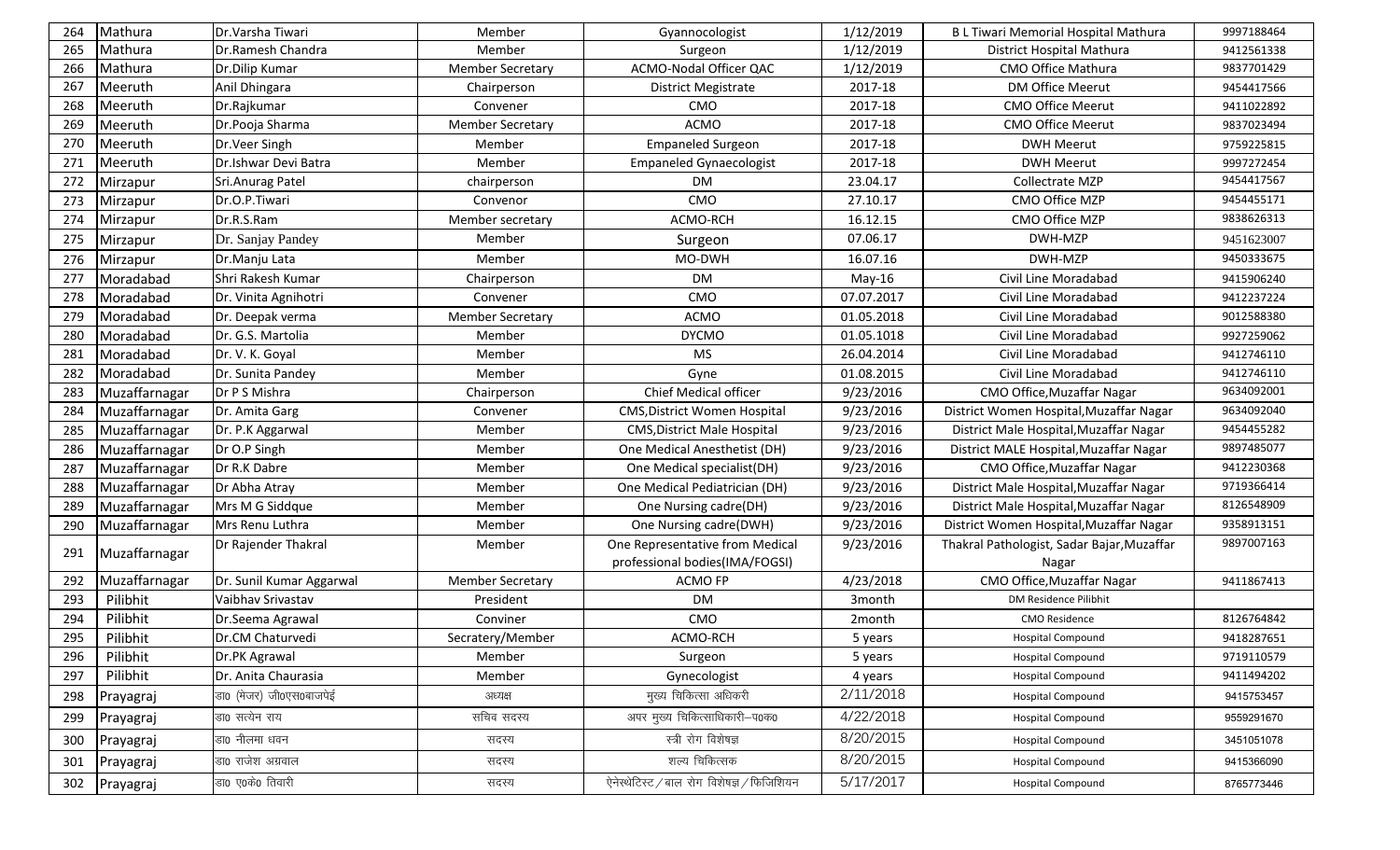| 303 | Prayagraj        | श्रीमती कृति गोयेन        | सदस्य                   | जिला चिकित्सालयों के नर्सिंग सुपरिन्टेडेंट / उप<br>सुपरिन्टेडेंट | 9/27/2017   | <b>Hospital Compound</b>                        | 9793379862 |
|-----|------------------|---------------------------|-------------------------|------------------------------------------------------------------|-------------|-------------------------------------------------|------------|
| 304 | Prayagraj        | डा0 कृतिका अग्रवाल        | सदस्य                   | प्रतिनिधि-FOGSI/IMA                                              | 8/20/2015   | <b>Hospital Compound</b>                        |            |
| 305 | Raebareli        | Neha Sharma               | Chairperson             | DM Raebareli                                                     | $Mar-17$    | Office of the DM Raebareli                      | 9454417559 |
| 306 | Raebareli        | Dr. D.K.Singh             | Convener                | CMO Raebareli                                                    | $Jan-17$    | Office of the CMO Raebareli                     | 8005192689 |
| 307 | Raebareli        | Dr S K Chak/ A K Chau.    | Member                  | <b>ACMO</b> Raebareli                                            | $Jul-18$    | Office of the CMO Raebareli                     | 9450369095 |
| 308 | Raebareli        | Dr. Renu Chaudhari        | Member                  | Gynaecologist                                                    | Aug-15      | Office of District Hospital Female Raebareli    | 9839112777 |
| 309 | Raebareli        | Dr. J.K.Lal               | Member                  | Surgeon D.H.Male                                                 | $Jul-16$    | Office of District Hospital Male Raebareli      | 9415743241 |
| 310 | Rampur           | Mr. Aunjaneya Kumar Singh | Chairperson             | <b>DM</b>                                                        | 02/2018     | Rampur                                          | 9454417573 |
| 311 | Rampur           | Dr. S.K. Sharma           | Convener                | <b>CMO</b>                                                       | 07/2017     | Rampur                                          | 9412287650 |
| 312 | Rampur           | Dr. R.K.Gangwaar          | Member Seecretary       | <b>ACMO (RCH)</b>                                                | 06/2016     | Rampur                                          | 9927555565 |
| 313 | Rampur           | Dr. O.P.Arya              | Member                  | ACMO(Nodal-FP)                                                   | 10/2017     | Rampur                                          | 9412124476 |
| 314 | Rampur           | Dr. Charu Dhall           | Member                  | <b>MS</b>                                                        | 06/2016     | Rampur                                          | 9719291723 |
| 315 | Rampur           | Dr. Rajesh kumar          | Member                  | <b>MS</b>                                                        | 08/2015     | Rampur                                          | 9415175648 |
| 316 | Sant kabir nagar | Mr. Ravish Gupta          | Chairperson             | D.M.                                                             | Apr-18      | District Collectred Sant Kabir Nagar            | 9454417529 |
| 317 | Sant kabir nagar | Dr. Hargovind Singh       | Convenor                | CMO                                                              | 7/10/2017   | CMO Office Sant kabir nagar                     | 8005192919 |
| 318 | Sant kabir nagar | Dr.V. P. Pandey           | <b>Member Secretary</b> | <b>ACMO</b>                                                      | 10/1/2017   | CMO Office Sant kabir nagar                     | 9889902691 |
| 319 | Sant kabir nagar | Dr. Uma Srivastava        | Member                  | Gynae                                                            | 8/1/2016    | <b>CDH Sant Kabir Nagar</b>                     | 9926676318 |
| 320 | Sant kabir nagar | Dr. Sanjeet Mishara       | Member                  | Surgeon                                                          | 8/1/2016    | <b>CDH Sant Kabir Nagar</b>                     | 9839460164 |
| 321 | Sambhal          | Mr Avinash Krishn Singh   | Chairperson             | District Magistrate                                              | Sept'2018   | Collectrate Bahjoi District Sambhal (UP)        | 9454416890 |
| 322 | Sambhal          | Dr Amita singh            | Convener                | <b>CMO</b>                                                       | July'2017   | CMO officer, CHC Bahjoi District<br>Sambhal(UP) | 805193665  |
| 323 | Sambhal          | Dr Azfar Kamal            | Member Secretary        | <b>ACMO</b>                                                      | Jan' 2019   | CMO officer, CHC Bahjoi District<br>Sambhal(UP) | 9412151322 |
| 324 | Sambhal          | Dr Pradeep Agrawal        | Member                  | Surgeon                                                          | April' 2016 | CHC Gunnaor District Sambhal(UP)                | 9412121960 |
| 325 | Sambhal          | Dr Ranjna Singh           | Member                  | <b>Empaneled Gynaecologist</b>                                   | Sept'2017   | DCH Sambhal District Sambhal(UP)                | 9412449472 |
| 326 | Shahjahanpur     | SHRI - Indra Vikram singh | president               | distt magistrate                                                 | 1/1/2017    | DM COMPOUND SPN                                 | 9454417527 |
| 327 | Shahjahanpur     | DR. R. P. RAWAT           | conveyner               | cheif medical officer                                            | 1/1/2017    | CMO OFFICE SPN                                  | 8005192694 |
| 328 | Shahjahanpur     | DR. SANJAY AGRWAL         | co conveyner            | additional cmo                                                   | 1/1/2017    | CMO OFFICE SPN                                  | 8005192898 |
| 329 | Shahjahanpur     | <b>DR. RITU RASTOGI</b>   | member                  | obstetrics                                                       | 1/1/2017    | DWH SPN                                         | 9411026527 |
| 330 | Shahjahanpur     | <b>DR. MAHENDRA KUMAR</b> | member                  | surgeon                                                          | 1/1/2017    | DH SPN                                          | 9415051347 |
| 331 | Shahjahanpur     | <b>DR. SURESH KUMAR</b>   | member                  | anaesthetic                                                      | 1/1/2017    | DH SPN                                          | 9936844441 |
| 332 | Shahjahanpur     | DR. A. K. SINGH           | member                  | paediatrician                                                    | 1/1/2017    | DH SPN                                          | 7753933642 |
| 333 | Shahjahanpur     | <b>DR. VIKAS TANDON</b>   | member                  | private accreditated nursing home                                | 1/1/2017    | <b>TONDAN NURSING</b>                           | 9415060367 |
| 334 | Shahjahanpur     | <b>MRS ROUTH KAUSHAL</b>  | member                  | nursing cader                                                    | 1/1/2017    | DWH SPN                                         | 8545037525 |
| 335 | Shahjahanpur     | <b>SHRI RAJEEV MISHRA</b> | member                  | distt level d.g.c                                                | 1/1/2017    | <b>JAJI CMPOUND SPN</b>                         | 9415035746 |
| 336 | Shahjahanpur     | <b>SHRI OMKAR MANISHI</b> | member                  | representative -ngo                                              | 1/1/2017    | <b>GHORAN TALAIYA SPN</b>                       | 9415528407 |
| 337 | Shahjahanpur     | DR. YOGESH KAUL           | member                  | representative -ima                                              | 1/1/2017    | FRIENDS COLONY SPN                              | 9415119098 |
| 338 | Shahjahanpur     | MR-Indra Vikaram Singh    | CHAIRPERSON             | <b>DISTT MAGISTRATE</b>                                          | Nov-17      | SHAHJAHANPUR                                    | 5842222221 |
| 339 | Shahjahanpur     | DR R.P.RAWAT              | <b>VICE CHAIRMAN</b>    | CHIEF MEDICAL OFFICER                                            | Nov-15      | SHAHJAHANPUR                                    | 8005192694 |
| 340 | Shahjahanpur     | DR SANJAY AGARWAL         | CONVENER                | ADDITIONAL CMO                                                   | Nov-15      | SHAHJAHANPUR                                    | 9045241161 |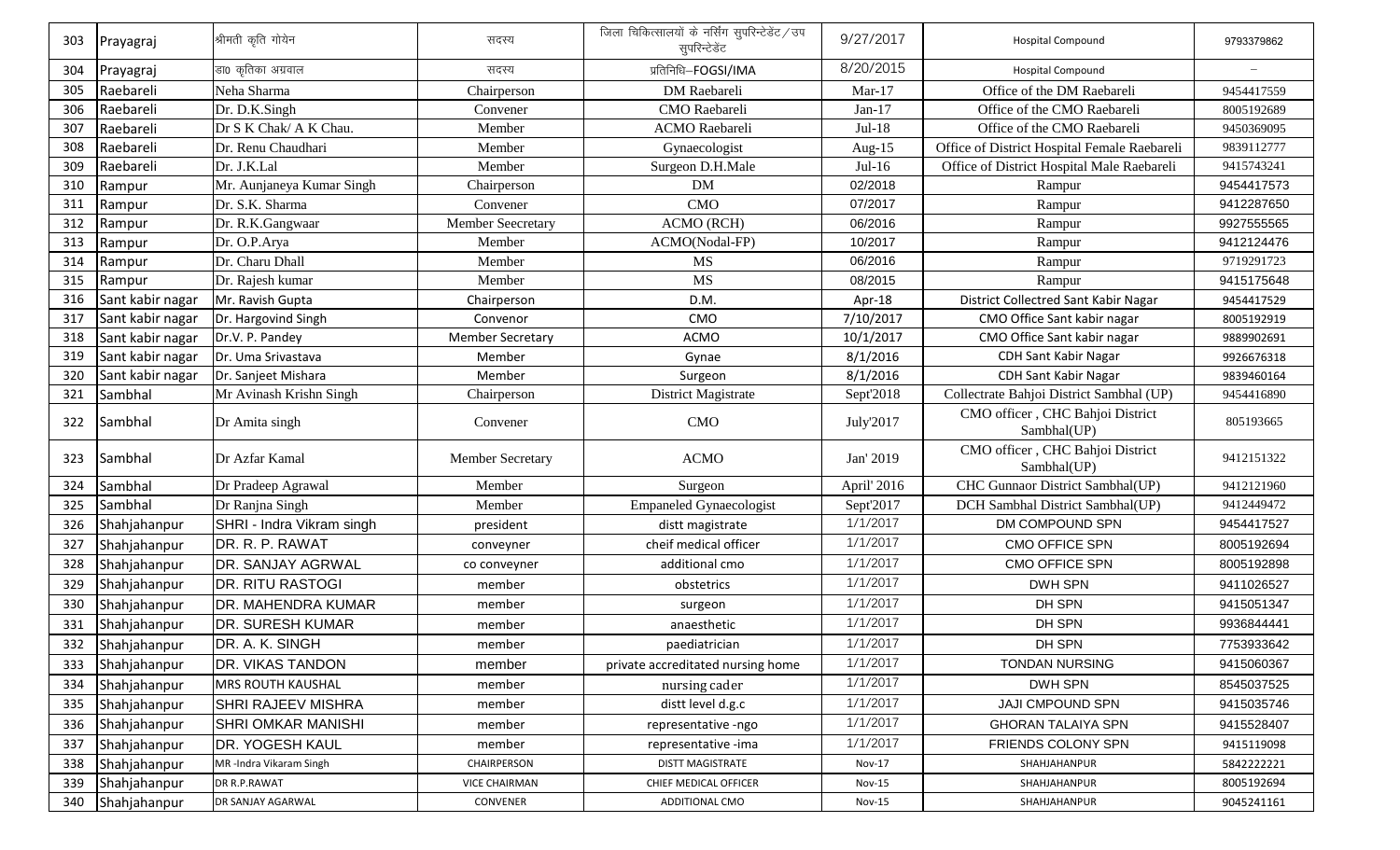| 341 | Shahjahanpur | DR M.P.GANGWAR           | <b>MEMBER</b>           | CMS(MALE HOSPITAL)              | <b>Nov-15</b> | <b>DISTT MALE HOSPITAL</b>                 | 9411699276   |
|-----|--------------|--------------------------|-------------------------|---------------------------------|---------------|--------------------------------------------|--------------|
| 342 | Shahjahanpur | DR ANEETA DHASMANA       | <b>MEMBER</b>           | CMS (FEMALE HOSPITAL)           | <b>Nov-15</b> | DISTT WOMEN HOSPITAL                       | 9412606012   |
| 343 | Shahjahanpur | <b>DR MAHENDRA KUMAR</b> | <b>MEMBER</b>           | SURGEON                         | <b>Nov-15</b> | <b>DISTT MALE HOSPITAL</b>                 | 9415051347   |
| 344 | Shahjahanpur | <b>DR SURESH KUMAR</b>   | <b>MEMBER</b>           | ANAESTHETIST                    | <b>Nov-15</b> | <b>DISTT MALE HOSPITAL</b>                 | 9936844444   |
| 345 | Shahjahanpur | DR M.L.AGARWAL           | <b>MEMBER</b>           | PHYSICIAN                       | <b>Nov-15</b> | <b>DISTT MALE HOSPITAL</b>                 | 9412586357   |
| 346 | Shahjahanpur | DR A.K.SINGH             | <b>MEMBER</b>           | PAEDIATRICIAN                   | <b>Nov-15</b> | <b>DISTT MALE HOSPITAL</b>                 | 9450444136   |
| 347 | Shahjahanpur | MR RAJEEV KUMAR          | <b>MEMBER</b>           | ZILA SHASKIYA ADHIVAKTA         | $Nov-15$      | SHAHJAHANPUR                               | 9415035746   |
| 348 | Shahjahanpur | DR VIKAS TANDON          | <b>MEMBER</b>           | PRIVATE DOCTOR                  | <b>Nov-15</b> | SHAHJAHANPUR                               | 9415060367   |
| 349 | Shahjahanpur | SANDESH GUPTA            | <b>MEMBER</b>           | NURSING SUPRINTENDENT           | $Nov-15$      | DISTT MALE HOSPITAL                        | 9651267713   |
| 350 | Shahjahanpur | <b>LALIT MOHAN</b>       | <b>MEMBER</b>           | ASISSTANT NURSING SUPRINTENDENT | <b>Nov-15</b> | <b>DISTT MALE HOSPITAL</b>                 | 9456499579   |
| 351 | Shahjahanpur | <b>DR TAUQEER NABI</b>   | <b>MEMBER</b>           | DISTRICT CONSULTANT (QA)        | <b>Nov-15</b> | CMO OFFICE, SHAHJAHANPUR                   | 7007818028   |
| 352 | Shamli       | Mr. Akhlesh Singh        | Chairperson             | I.A.S, District Magistrate      | 11/14/2018    | Shamli                                     | 9454416996   |
| 353 | Shamli       | Dr. Sanjay Bhatnagar     | Conveynor               | <b>Chief Medical Officer</b>    | 12/21/2018    | Shamli                                     | 9412204431   |
| 354 | Shamli       | Dr. Safal Kumar          | Member                  | <b>ACMO FP</b>                  | 10/7/2016     | Shamli                                     | 9837166453   |
| 355 | Shamli       | Dr. Anita Batra          | Member                  | Gynaecologist                   | 10/7/2016     | CHC Shamli                                 | 7417865826   |
| 356 | Shamli       | <b>NA</b>                | Member                  | Surgeon                         |               | <b>NA</b>                                  | <b>NA</b>    |
| 357 | Shamli       | Dr. Jagmohan             | Member                  | Anaesthetist                    | 10/7/2016     | Shamli                                     | 8923204050   |
| 358 | Shrawasti    | Mr.O.P.Arya              | Chairperson             | D.M.(IAS)                       | Jul-19        | District Shrawasti                         | 9454417538   |
| 359 | Shrawasti    | Dr.V.K.Singh             | Convener                | CMO                             | Jun-17        | CMO Office Shrawasti                       | 8005192695   |
| 360 | Shrawasti    | Dr.Rajat Singh           | Member                  | Surgeon                         | 16-Nov        | CHC Ikauna Shrawasti                       | 9936238005   |
| 361 | Shrawasti    | Dr. Ramgopal             | Member                  | Gynaecologist                   | 17-Sep        | DCH Bhinga Shrawasti                       | 9792730180   |
| 362 | Shrawasti    | Dr.Uday Nath             | <b>Member Secretary</b> | <b>ACMO</b>                     | 18-Jun        | CMO Office Shrawasti                       | 9919762926   |
| 363 | Sonebhadra   | Mr. S. Rajligam          | Chairperson             | <b>DM</b>                       | Aug-19        | DM-Office Sonebhadra                       | 9454147569   |
| 364 | Sonebhadra   | Dr. S.P. Singh           | Convener                | <b>CMO</b>                      | Sep-17        | CMO-Office Sonebhadra                      | 9415243543   |
| 365 | Sonebhadra   | Dr. R.G.Yadav            | Member Secretary        | <b>ACMO</b>                     | Jul-19        | CMO-Office Sonebhadra                      | 7388991225   |
| 366 | Sonebhadra   | Dr. Geeta jaiswar        | Member                  | <b>MBBS</b>                     | 23-2-2017     | DCH Robertsganj                            | 9415392976   |
| 367 | Unnao        | Dr.K.P.Singh             | Convener                | CMO                             | $Jul-18$      | CMO Office Unnao                           | 8005192700   |
| 368 | Unnao        | Dr A.K.Rawat             | Member Secretary        | <b>ACMO-RCH</b>                 | $Jul-18$      | CMO Office Unnao                           | 8005193021   |
| 369 | Unnao        |                          |                         |                                 | $Jul-18$      | Uma Shanker Dixit District Male Hospital   |              |
|     |              | Dr.Sanjay Varma          | Member                  | MS-Surgeon                      |               | Unnao                                      | 9415725337   |
| 370 | Unnao        |                          |                         |                                 | $Jul-18$      | Uma Shanker Dixit District Female Hospital |              |
|     |              | Dr.Rani Bala             | Member                  | MS-Gynae                        |               | Unnao                                      | 9415042627   |
| 371 | Varanasi     | Mr. Surendra Singh IAS   | Chairperson             | <b>DM</b>                       | Jun-18        | DM Office                                  | 9454417579   |
| 372 | Varanasi     | Dr. V. B Singh           | Convener                | CMO                             | Jun-16        | CMO Office                                 | 9415301513   |
| 373 | Varanasi     | Dr.R.Prashad             | <b>Member Secretary</b> | <b>ACMO RCH</b>                 | Mar-17        | CMO Office                                 | 9918901464   |
| 374 | Varanasi     | Dr. P.D Gupta            | Member                  | Gynaecologist                   | Mar-15        | CMO Office                                 | 9839881866   |
| 375 | Varanasi     | Dr. Sarika Rai           | Member                  | Gynaecologist                   | Mar-15        | CMO Office                                 | 9839310989   |
| 376 | Sultanpur    | जिलाधिकारी               | अध्यक्ष                 | जिलाधिकारी                      |               |                                            | 05362-240441 |
| 377 | Sultanpur    | मुख्य चिकित्सा अधिकारी   | संयोजक                  | मुख्य चिकित्सा अधिकारी          |               |                                            | 9454455357   |
| 378 | Sultanpur    | डा0 राम आसरे             | सदस्य सचि               | अपर मुख्य चिकित्सा आर0सी0एच0    |               |                                            | 9415120985   |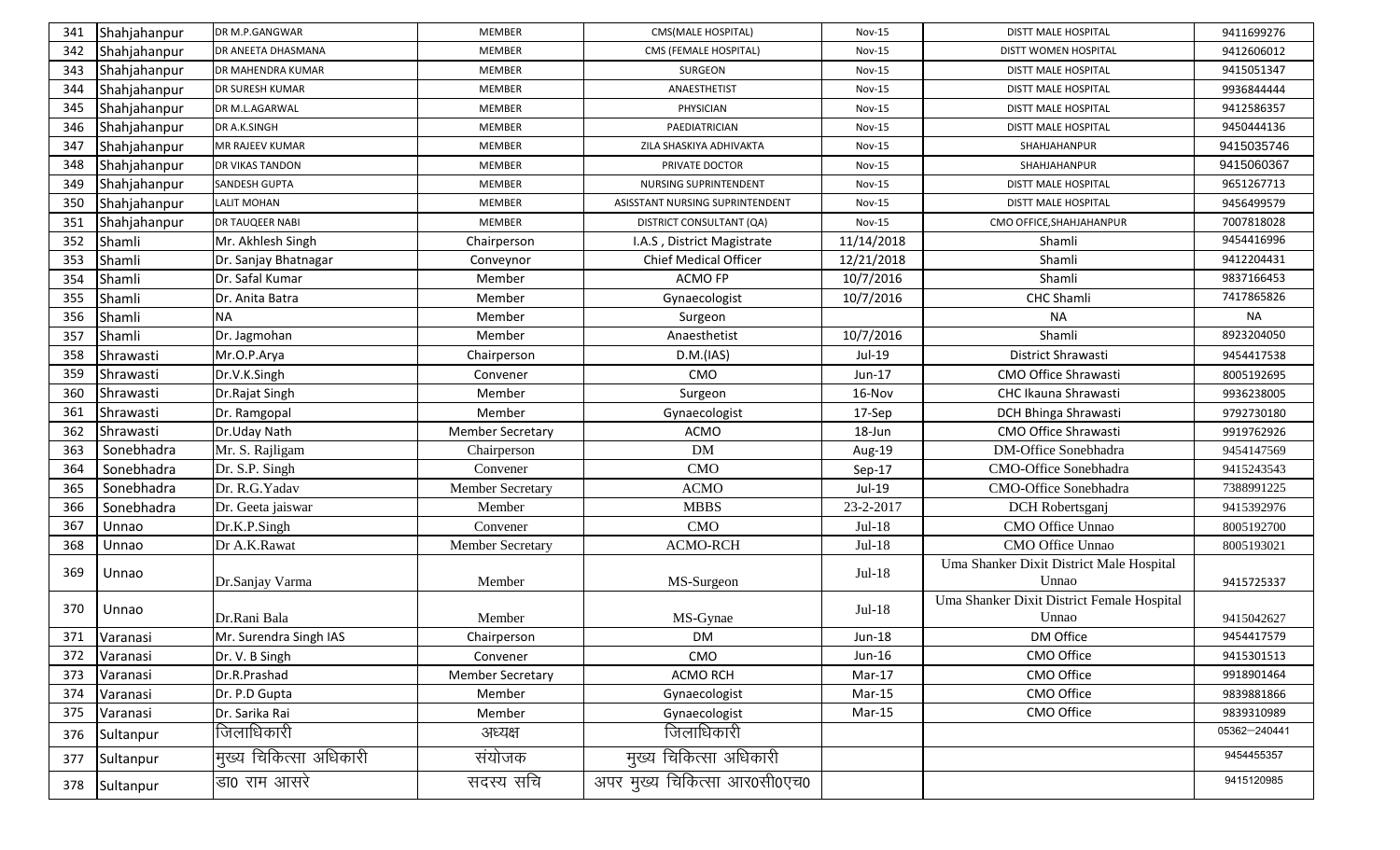|     |                | 'डा0 उर्मिला चौधरी             | इम्पैनल्ड स्त्री रोग    |                                |                  |                               | 9415771192 |
|-----|----------------|--------------------------------|-------------------------|--------------------------------|------------------|-------------------------------|------------|
| 379 | Sultanpur      |                                | विषेषज्ञ / सदस्य        |                                |                  |                               |            |
|     |                | डा0 वी0बी0 सिंह                | इम्पैनल्ड सर्जन / सदस्य |                                |                  |                               | 9415046031 |
| 380 | Sultanpur      |                                |                         |                                |                  |                               |            |
|     |                |                                |                         |                                |                  |                               |            |
| 381 | <b>Baghpat</b> | <b>CMO</b>                     | <b>CONVENER</b>         | <b>CMO</b>                     | $Jan-17$         | <b>CMO OFFICE</b>             | 7060263131 |
| 382 | <b>Baghpat</b> | <b>DR BHUJVEER SINGH</b>       | <b>MEMBER</b>           | ACMO                           | Jun-18           | <b>CMO OFFICE</b>             | 7300757455 |
| 383 | <b>Baghpat</b> | <b>DR ANJUBALA</b>             | <b>MEMBER</b>           | <b>GYNAE</b>                   | Jun-18           | <b>CMO OFFICE</b>             | 9837118757 |
| 384 | <b>Baghpat</b> | <b>DR. JITENDRA YADAV</b>      | <b>MEMBER</b>           | <b>SURGEN</b>                  | Jun-18           | <b>CMO OFFICE</b>             | 9719014796 |
| 385 | Barabanki      | <b>SRI UDAY BHANU TRIPATHI</b> | CHAIRPERSON             | $\mathbf 0$                    | 28.06.2017       | <b>BARABANKI</b>              |            |
| 386 | Barabanki      | <b>DR RAMESH CHANDRA</b>       | CONVENER                | $\mathbf 0$                    | 28.06.2017       | BARABANKI                     |            |
| 387 | Barabanki      | DR.R.C VERMA                   | SECRETARY/MEMBER        | 0                              | 28.06.2017       | BARABANKI                     |            |
| 388 | Barabanki      | <b>DR.AJEET SINGH</b>          | <b>MEMBER</b>           | 0                              | 28.06.2017       | BARABANKI                     |            |
| 389 | Barabanki      | <b>DR.ABHA ASHUTOSH</b>        | <b>MEMBER</b>           | $\mathbf 0$                    | 28.06.2017       | <b>BARABANKI</b>              |            |
| 390 | <b>Basti</b>   | Dr.Rajshakhar                  | Chairperson             | <b>DM</b>                      | <b>July.2018</b> | DM Office, Basti              | 9454417528 |
| 391 | <b>Basti</b>   | Dr.J.L.M.Kushwaha              | Convener                | <b>CMO</b>                     | Sept.2017        | CMO Office, Basti             | 8005192643 |
| 392 | <b>Basti</b>   | Dr.C.K.Verma                   | <b>Member Secretary</b> | <b>ACMO</b>                    | Sept.2017        | UIP Office, Basti             | 9196020000 |
| 393 | <b>Basti</b>   | Dr.Mamta Rani                  | Member                  | Gynecologist                   | Sept.2017        | Dist. Woman Hospital, Basti   | 9415785607 |
| 394 | <b>Basti</b>   | Dr.V.K.Srivastava              | Member                  | Sergion                        | Sept.2017        | Dist. Hospital , Basti        | 9415122207 |
| 395 | <b>Budaun</b>  | Mr. Dinesh Kumar               | Chairperson             | <b>DM</b>                      |                  | <b>Budaun</b>                 | 9454417525 |
| 396 | <b>Budaun</b>  | Dr. Rajendra Prasad            | Member                  | CMO                            |                  | CMO Office District Budaun    | 8005192645 |
| 397 | <b>Budaun</b>  | Dr. Pramod Kumar               | Member                  | ACMO (RCH)                     |                  | CMO Office District Budaun    | 8279713993 |
| 398 | Hamirpur       | <b>DM</b>                      | Chairperson             | <b>DM</b>                      | Sep-18           | DM Office                     |            |
| 399 | Hamirpur       | <b>CMO</b>                     | Vice Chairperson        | <b>CMO</b>                     | $Sep-18$         | CMO Office                    | 8005192661 |
| 400 | Hamirpur       | Dr. M.K. Vallabh               | Member Secretary        | Dyt. CMO                       | $Jul-14$         | CMO Office                    | 7500073231 |
| 401 | Hamirpur       | Dr. Asha Sachan                | Member                  | Gynaecologist                  | $Jul-14$         | <b>DWH</b>                    | 9450855181 |
| 402 | Hamirpur       | Dr. Vinay Prakash              | Member                  | Surgeon                        | $Jul-14$         | <b>DMH</b>                    | 9415157410 |
| 403 | Hamirpur       | Dr.P.K.Singh                   | Member                  | <b>CMS</b>                     | $Jul-14$         | <b>DWH</b>                    | 9451612453 |
| 404 | Hamirpur       | Dr. Raj Tilak Banarji          | Member                  | Anaesthetist                   | $Jul-14$         | <b>DMH</b>                    |            |
| 405 | Hamirpur       | Mrs. Manjulika                 | Member                  | <b>Staff Nurse</b>             | $Jul-14$         | <b>DWH</b>                    | 9415725888 |
| 406 | Hamirpur       | Mrs. Rama Sachan               | Member                  | <b>Staff Nurse</b>             | $Jul-14$         | <b>DWH</b>                    | 9452582320 |
| 407 | Hamirpur       | Mr. Abdul Karook Khan          | Member                  | <b>DGC Criminal Civil</b>      | $Jul-14$         | Civil Court Hamirpur          | 9935682251 |
| 408 | Hamirpur       | Dr. Poonam Sachan              | Member                  | MS                             | $Jul-14$         | <b>DWH</b>                    | 9415797474 |
| 409 | Jaunpur        | District Megistrate            | Chairperson             | IAS                            | 7/25/2017        | Jaunpur                       | 9454417578 |
| 410 | Jaunpur        | Dr. Ram ji Panday              | Convener                | <b>MBBS</b>                    | 6/6/2018         | Jaunpur                       | 8005192665 |
| 411 | Jaunpur        | Dr. R. S. Kushwaha             | Secretary               | <b>MBBS</b>                    | 7/25/2017        | Jaunpur                       | 9415621736 |
| 412 | Jaunpur        | Dr. R.S. saroj                 | Member                  | MS Surgon                      | 7/25/2017        | Jaunpur                       | 7007724326 |
| 413 | Jaunpur        | Dr. R.K. Gupta                 | Member                  | <b>DGO</b>                     | 7/25/2017        | Jaunpur                       | 9919202190 |
| 414 | Jhanshi        | Sri. Shiv Sahay Awasthi        | Chairperson             | DM                             | 19.11.2016       | <b>JHANSI</b>                 | 9454417547 |
| 415 | Jhanshi        | Dr. Sushil Prakash             | Convener                | CMO                            | 26.05.2018       | CMO Office Jhansi             | 9415509425 |
| 416 | Jhanshi        | Dr.N.K. Jain                   | <b>Member Secretary</b> | <b>ACMO</b>                    | 8/28/2014        | CMO Office Jhansi             | 9838091847 |
| 417 | Jhanshi        | Dr. Vashudha Agrawal           | Member                  | <b>Empaneled Gynaecologist</b> | 10.07.2018       | Distt. Women Hospital, Jhansi | 9451655017 |